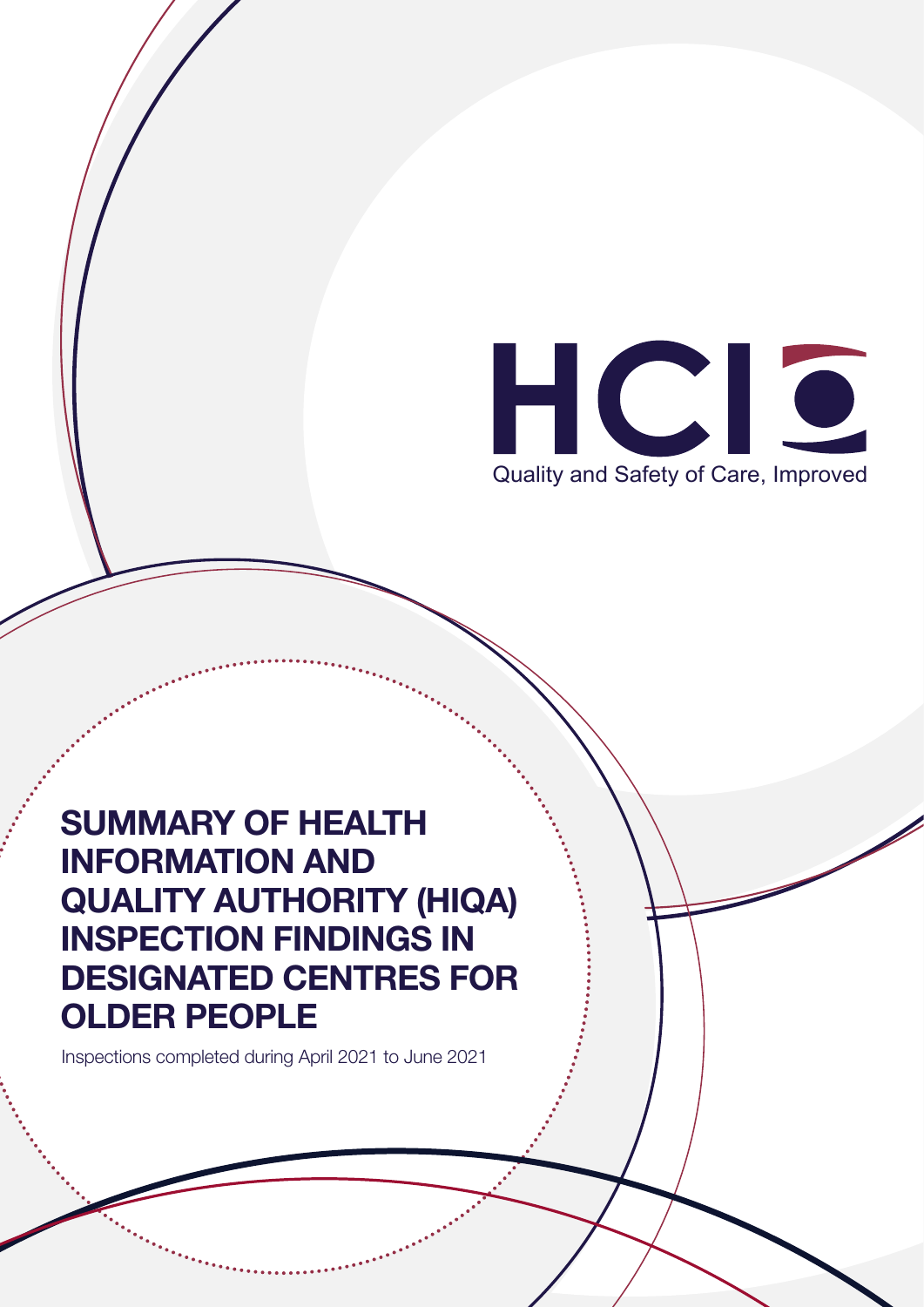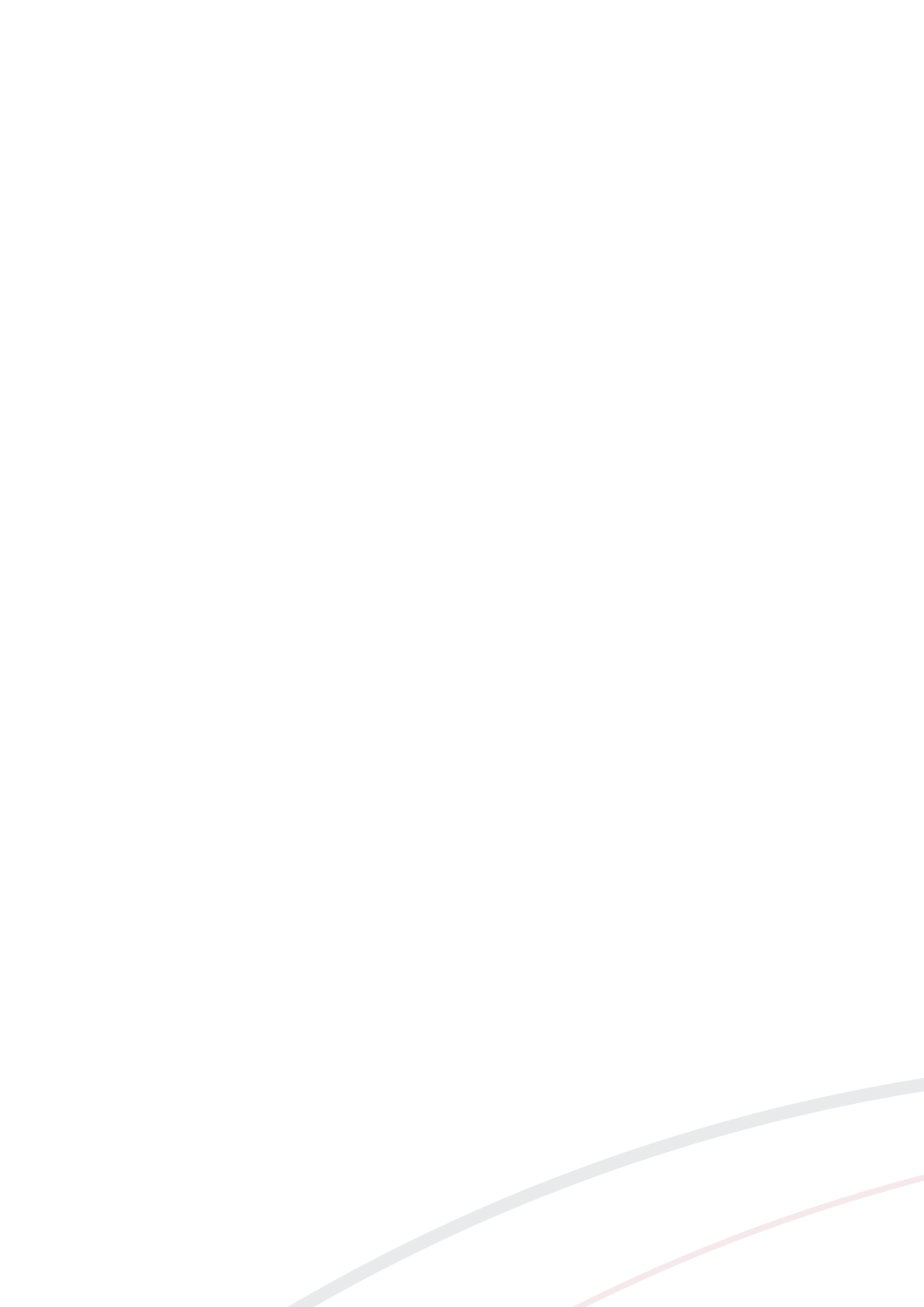# **TABLE OF CONTENTS**

| 2.0 |  |
|-----|--|
| 3.0 |  |
|     |  |
|     |  |
| 5.0 |  |

#### **Dimension 1: Capacity and Capability**

| Registration Regulation 7: Applications by Registered Providers for the Variation or |  |
|--------------------------------------------------------------------------------------|--|
|                                                                                      |  |
|                                                                                      |  |
|                                                                                      |  |
|                                                                                      |  |
|                                                                                      |  |
|                                                                                      |  |
|                                                                                      |  |
|                                                                                      |  |
|                                                                                      |  |
|                                                                                      |  |
|                                                                                      |  |
|                                                                                      |  |
|                                                                                      |  |

#### **Dimension 2: Quality and Safety**

| 6.0 |    |
|-----|----|
| 7.0 |    |
| 8.0 | 23 |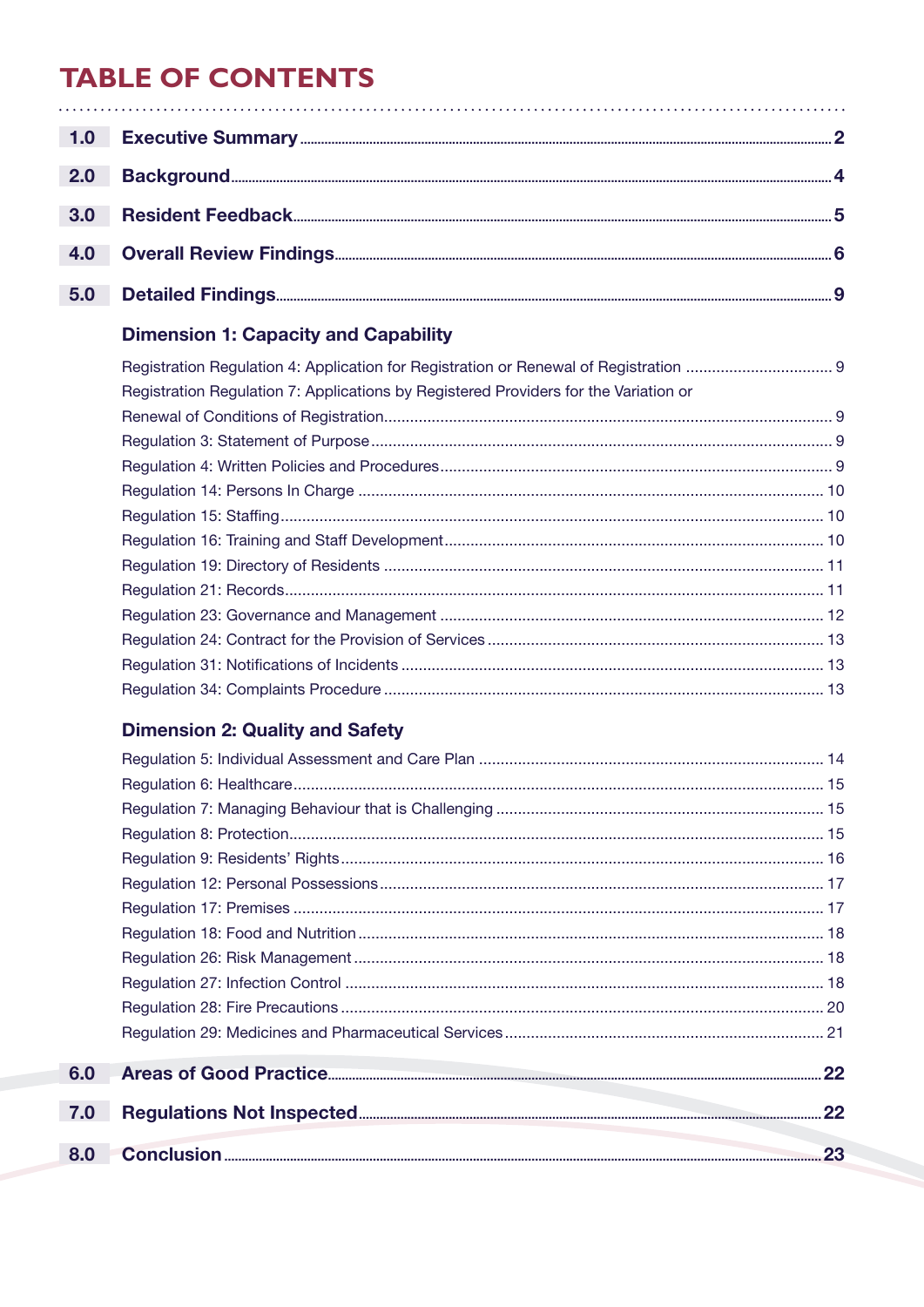# 1.0 **EXECUTIVE SUMMARY**

This report by HCI highlights the trends in inspection findings, those being 'Compliant' and 'Not Compliant' as detailed by the Health Information and Quality Authority (HIQA) in reports for residential care settings for older people. The inspections were against the requirements as outlined in the following:

- Health Act 2007 (Care and Welfare of Residents in Designated Centres for Older People) Regulations 2013 (S.I.No. 415 of 2013).
- Health Act 2007 (Registration of Designated Centres for Older People) Regulation 2015 (S.I.No. 61 of 2015).

HCI completed a review of twenty-four (24) randomly selected HIQA Inspection Reports. All inspections were completed by HIQA between April 2021 to June 2021.

Table 1 below highlights some of the key findings under the related dimensions and regulations.

| <b>Dimension</b><br><b>Regulation</b><br><b>Not Compliant Findings</b> |                                                                                |                                                                                                                                                                                                                                                                                                                                                                                                                                                                                                              |
|------------------------------------------------------------------------|--------------------------------------------------------------------------------|--------------------------------------------------------------------------------------------------------------------------------------------------------------------------------------------------------------------------------------------------------------------------------------------------------------------------------------------------------------------------------------------------------------------------------------------------------------------------------------------------------------|
| <b>Capacity and</b><br><b>Capability</b>                               | Regulation 15:<br>Staffing (4% Not<br>Compliant Red)                           | Residential centre did not ensure adequate staffing levels were in<br>place to meet the needs of residents or for the size and layout of the<br>residential centre.                                                                                                                                                                                                                                                                                                                                          |
| <b>Capacity and</b><br><b>Capability</b>                               | Regulation 21:<br>Records (30% Not<br><b>Compliant Orange)</b>                 | Records for newly recruited staff members required review as not all<br>the required documentation was available.<br>Do Not Resuscitate (DNR) orders were not clearly documented.<br>Staff rosters in the residential centre did not identify the role of the<br>staff member.                                                                                                                                                                                                                               |
| <b>Capacity and</b><br><b>Capability</b>                               | Regulation 23:<br>Governance and<br>Management (29%<br>Not Compliant           | Roles and responsibilities of the senior management team were not<br>clearly defined.<br>Inadequate supervision and oversight of housekeeping staff.                                                                                                                                                                                                                                                                                                                                                         |
|                                                                        | Orange)                                                                        | Organisation structure required review as it was not in line with the<br>residential centre's Statement of Purpose.<br>Some audits completed did not contain a time bound action plan.                                                                                                                                                                                                                                                                                                                       |
| <b>Capacity and</b><br><b>Capability</b>                               | Regulation 34:<br>Complaints<br>Procedure (14%<br>Not Compliant<br>Orange)     | The residential centre's complaints policy required review as<br>complaints were not recorded in line with regulatory requirements.<br>The documentation of complaints was inconsistent and did not<br>consistently record the investigation outcome, the learning identified<br>or the satisfaction of the complainant.                                                                                                                                                                                     |
| <b>Quality and</b><br><b>Safety</b>                                    | Regulation<br>9: Residents'<br>Rights (17% Not<br>Compliant Red and<br>Orange) | The residential centre failed to risk assess a resident's psychosocial<br>well-being and to develop a professional, appropriate and person-<br>centred care plan.<br>The residential centre failed to communicate effectively with<br>residents in relation to opportunities for activity and social<br>engagement.<br>Resident meetings were required to be held more frequently.<br>The residential centre was required to ensure all residents had<br>access to facilities for occupation and recreation. |

#### Table 1: Summary of Key Not Compliant Findings (S.I.No. 415 of 2013)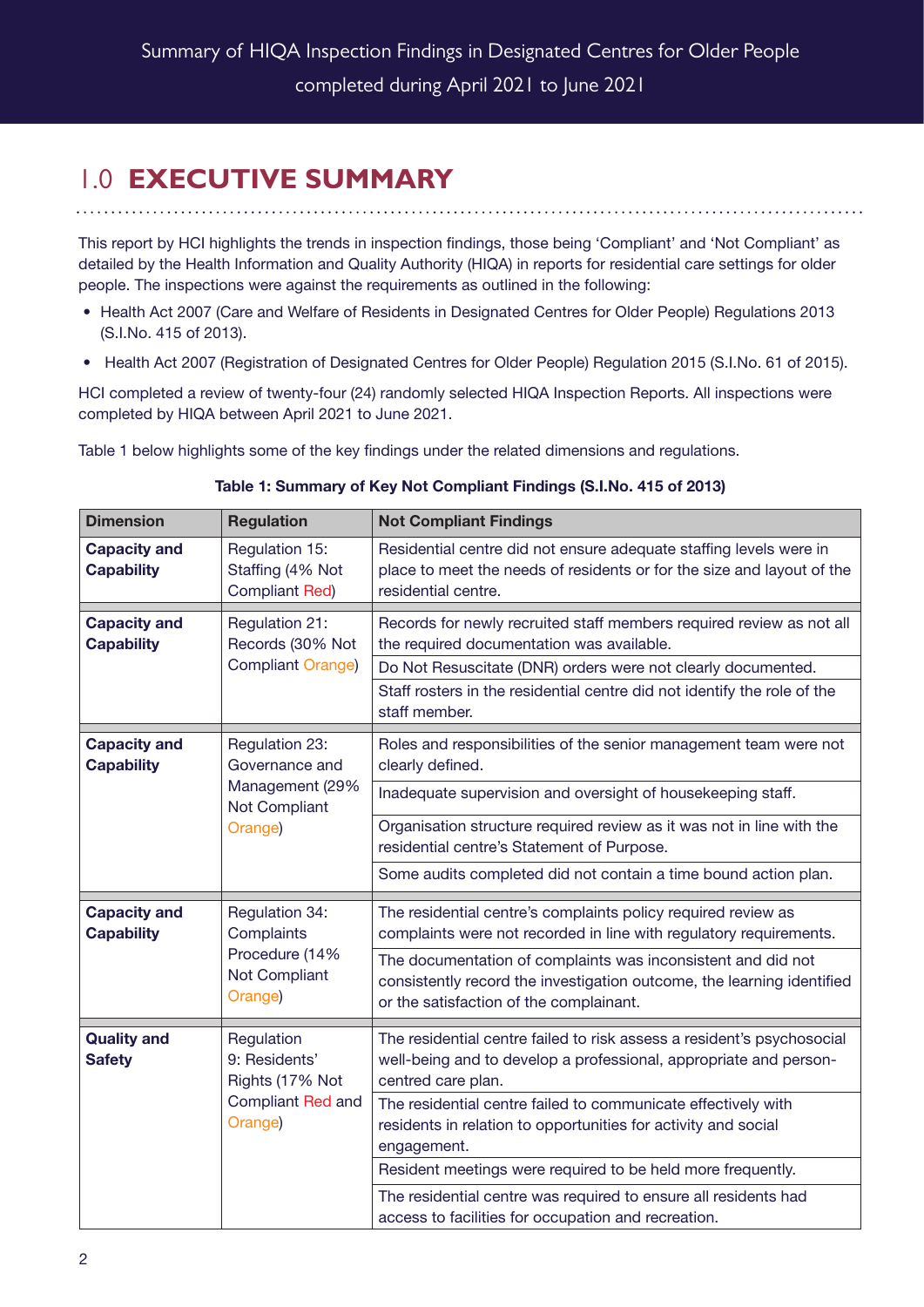| <b>Quality and</b><br><b>Safety</b> | Regulation 17:<br>Premises (23% Not<br><b>Compliant Orange)</b>                                    | In multi-occupancy rooms, there was inadequate space for residents<br>to sit in a chair beside their beds.<br>The building required upgrading, repair and repainting.<br>No call bell available in a quiet room.                                                                                                                                                                                                                                                                                                                                    |
|-------------------------------------|----------------------------------------------------------------------------------------------------|-----------------------------------------------------------------------------------------------------------------------------------------------------------------------------------------------------------------------------------------------------------------------------------------------------------------------------------------------------------------------------------------------------------------------------------------------------------------------------------------------------------------------------------------------------|
| <b>Quality and</b><br><b>Safety</b> | Regulation<br>27: Infection<br>Control (21% Not<br><b>Compliant Orange)</b>                        | The designated isolation rooms in use were not effective and were<br>not in line with the HPSC guidance for the Infection Prevention<br>Control Guidelines on the Prevention and Management of COVID-19<br>Cases and Outbreaks in Residential Care Facilities.<br>Cleaning procedures utilised by staff in the residential centre were<br>inconsistent.<br>No clinical waste bins inside or outside the designated isolation<br>rooms.<br>Sluice room was not clean.<br>No clinical waste bins inside or outside the designated isolation<br>rooms. |
| <b>Quality and</b><br><b>Safety</b> | Regulation 28: Fire<br>Precautions (26%<br>Not Compliant Red<br>and Orange)                        | No recorded evidence of simulated full compartment evacuation<br>drills.<br>Personal Evacuation Plans for residents were not easily accessible<br>in the event of an emergency.<br>Fire doors required review as gaps were identified.                                                                                                                                                                                                                                                                                                              |
| <b>Quality and</b><br><b>Safety</b> | Regulation 29:<br>Medicines and<br>Pharmaceutical<br>Services (28% Not<br><b>Compliant Orange)</b> | Staff in the residential centre were not adhering to medication<br>management guidance as set out by the Nursing and Midwifery<br>Board of Ireland.                                                                                                                                                                                                                                                                                                                                                                                                 |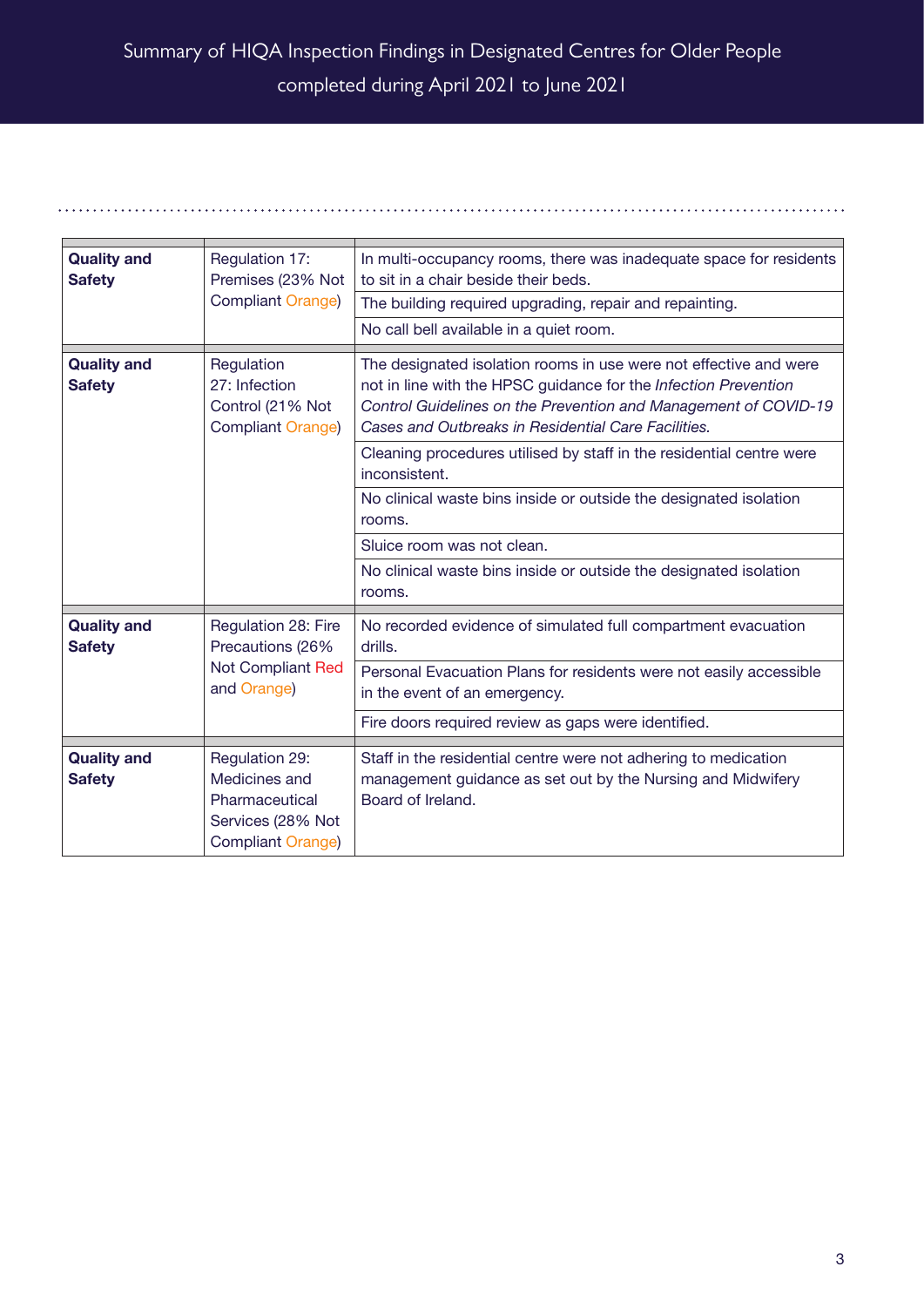# 2.0 **BACKGROUND**

Effective from the 1st of January 2018, Health Information and Quality Authority (HIQA) implemented the use of the Enhanced Authority Monitoring Approach (AMA) to the regulation of designated centres. This approach implemented changes to the inspection report format, which now reflects:

- Views of the people who use the service (as provided through resident questionnaires and Inspector's communications on-site with residents).
- Capacity and capability of the Registered Provider to deliver a safe quality service (addresses governance, leadership, and management arrangements in the centre and how effective they are in assuring that a good quality and safe service is being provided).
- Quality and safety of the service (addresses the care and support people receive and whether it was of a good quality and ensured people were safe).

The findings of all monitoring inspections are set out under the Registration Regulations as detailed within S.I.No. 61 of 2015 and the thirty-two (32) Regulations as detailed within S.I.No. 415 of 2013. The number of regulations inspected by HIQA in each residential care setting is dependent on the purpose of the inspection.

The compliance descriptors are outlined as follows:

- Compliant: A judgment of compliant means the Registered Provider and/or the Person In Charge is in full compliance with the relevant legislation.
- Substantially Compliant: A judgement of substantially compliant means that the Registered Provider or Person In Charge has generally met the requirements of the regulation, but some action is required to be fully compliant. This finding will have a risk rating of yellow, which is low risk.

• Not Compliant: A judgement of not compliant means the Registered Provider or Person In Charge has not complied with a regulation and that considerable action is required to come into compliance. Continued non-compliance or where the non-compliance poses a significant risk to the safety, health and welfare of residents using the service will be risk-rated red (high risk) and the Inspector will identify the date by which the Registered Provider must comply. Where the noncompliance does not pose a significant risk to the safety, health and welfare of residents using the services, it is risk rated orange (moderate risk) and the provider must take action within a reasonable time frame to come into compliance.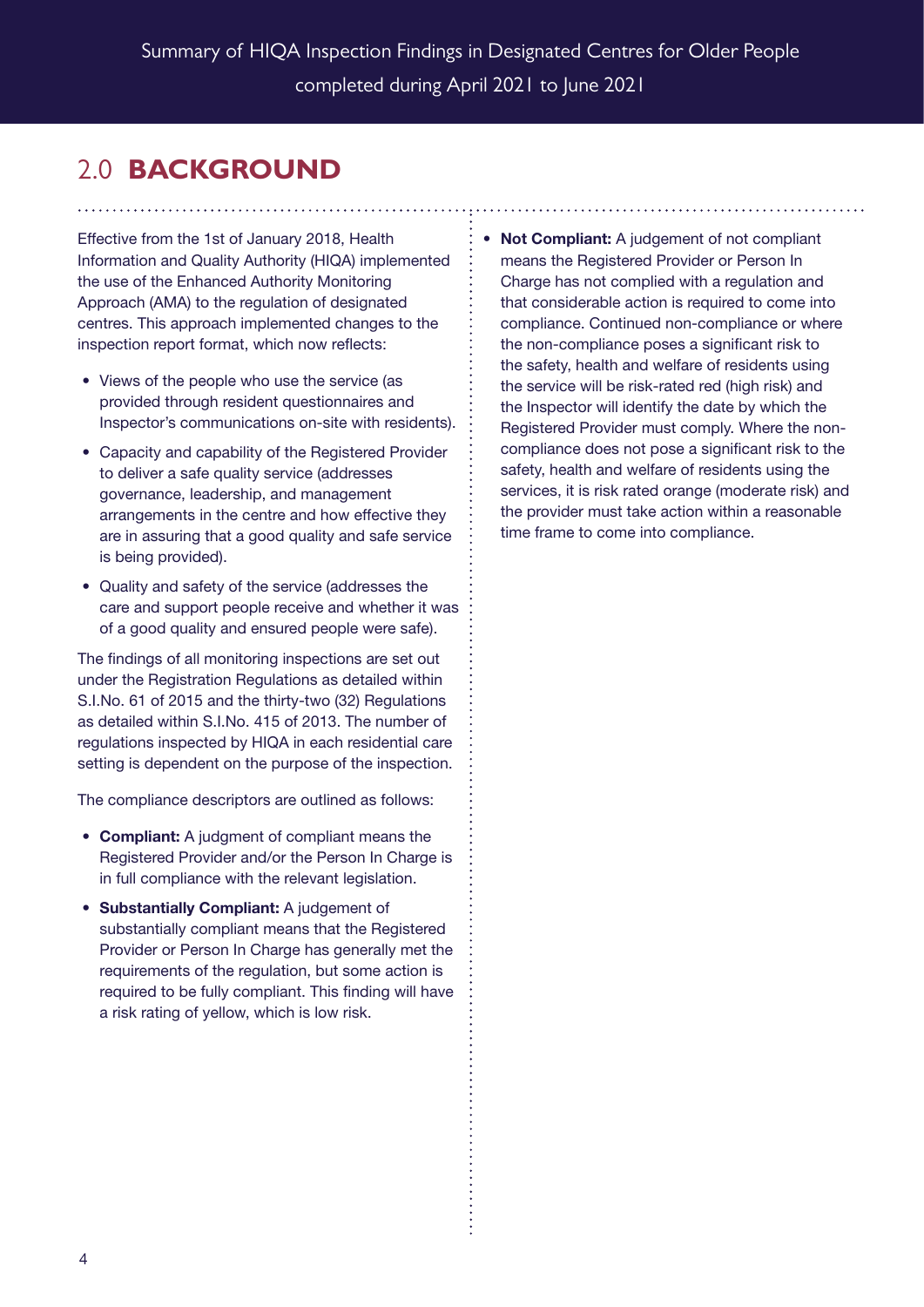# 3.0 **RESIDENT FEEDBACK**

Resident questionnaires were sent in advance of announced Inspections to allow residents and their representatives to provide feedback regarding living in the residential centre. Also, during inspections, HIQA Inspectors, where possible, spoke with residents to discuss their experience of the service.

Overall, the majority of the feedback received within the twenty-four (24) reports reviewed was positive. Feedback included:

#### • Residents' COVID-19 Experience in the Residential Centre:

- o Residents were aware of the COVID-19 risks and the precautions they had to take to protect themselves and others.
- o Residents stated they missed their families during the restrictions and are happy to be able to see them again now that restrictions are lifting.

#### • Daily Living/Social Activities:

o Some residents were happy with the activities provided to them.

#### • Space/Premises in the Residential Centres:

- o Some residents said bedrooms were comfortable, clean and well furnished.
- o A resident in a multi-occupancy room was not happy to be sharing the bedroom with another resident.
- o Some residents were not happy with the level of privacy they had in a multi-occupancy room.

#### • Food and Nutrition:

- o Some residents were happy with the food they received.
- o Some residents outlined that the quality of food varied significantly throughout the week.

#### • Care Provided in the Residential Centres:

- o Some residents were happy with the care provided to them.
- o Residents said that staff were attentive, respectful of their choices, kind and caring.
- o Staff were observed by Inspectors to be very

caring and gentle towards residents.

o Some residents commented that some staff were unfamiliar to them as the staff members were new.

#### • Safety in the Residential Centres:

o Residents said they felt safe and well looked after in the residential centre.

#### • Identifying a member of staff where issues, concerns or complaints arise:

- o Residents communicated that they were aware of who to contact if they were unhappy with anything or wanted to make a complaint in the residential centre.
- o Some residents commented on the frequent changes made to the residential centre's management team.

#### • Visiting in the Residential Centre:

o Some residents said that visiting restrictions in place due to COVID-19 were difficult for residents, however, they understood the risks associated with visiting.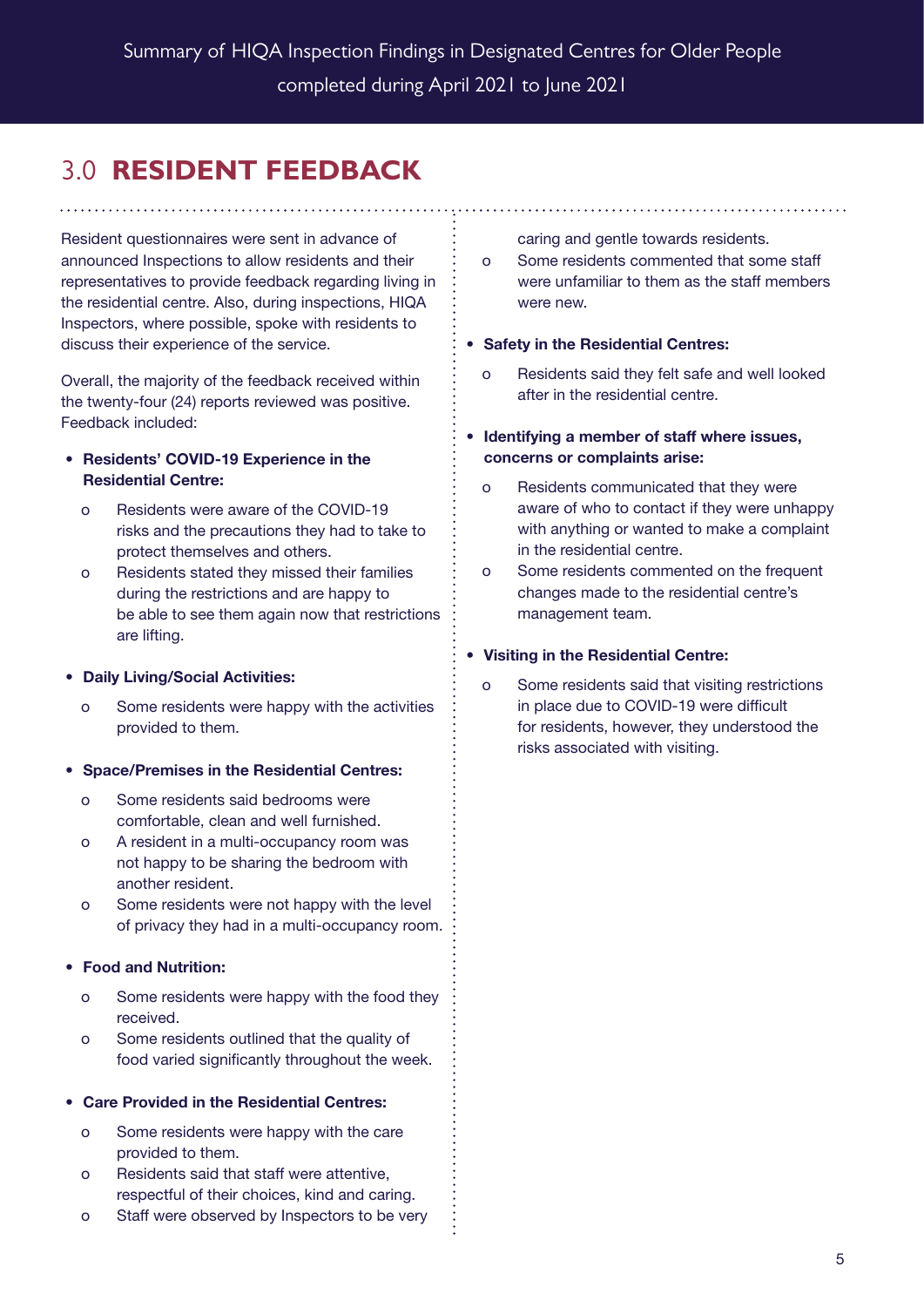# 4.0 **OVERALL REVIEW FINDINGS Summary of HIQA Inspection Findings in Designated Centres for Older People completed during April 2021 to June 2021**  $^{\circ}$  4.0 OVERALL REVIEW FINDINGS

he requirements per Requiation for the 24 reports. Key areas that were deemed Not Compliant are highlighted within the tables. The inspection reporting framework used by HIQA is organised into two dimensions. Dimension 1 focuses on Capacity and Capabilities (detailed in Tables 2 and 3 The inspection reporting framework used by HIQA is organised into two dimensions. Dimension 1 focuses on Capacity and Capabilities (detailed in Tables 2 and 3 below) with Dimension 2 focusing on Quality and Safety (detailed in Table 4 below). The tables show the percentage of the Services in compliance, or in breach of, below) with Dimension 2 focusing on Quality and Safety (detailed in Table 4 below). The tables show the percentage of the Services in compliance, or in breach of, the requirements per Regulation for the 24 reports. Key areas that were deemed Not Compliant are highlighted within the tables. **4.0 OVERALL REVIEW FINDINGS**

# breach of, the requirements per Regulation for the 24 reports. Key areas that were deemed Not Compliant are highlighted within the tables. Table 2: Capacity and Capability - Registration Regulations (S.I.No. 61 of 2015) Table 2: Capacity and Capability – Registration Regulations (S.I.No. 61 of 2015)

|                                                                     | 8<br>0 %                                                        | 50 %                                                                                                       |
|---------------------------------------------------------------------|-----------------------------------------------------------------|------------------------------------------------------------------------------------------------------------|
|                                                                     |                                                                 |                                                                                                            |
|                                                                     | 0%                                                              | $\frac{8}{9}$                                                                                              |
| % of Services Not Compliant Not Compliant<br>NotCompliant Red       | ა<br>0 %                                                        | 50 %                                                                                                       |
| substantially<br><b>Compliant</b>                                   | 33 %                                                            | ა<br>ბ                                                                                                     |
| Services Fully<br>against Compliant                                 | 67 %                                                            | 50 %                                                                                                       |
| inspected against<br>this regulation of<br>the 24 samples<br>No. of | ᡣ.                                                              |                                                                                                            |
| <b>Description</b><br>Regulation                                    | Registration or<br>Application of<br>Registration<br>Renewal of | Renewal of Conditions<br>Registered Providers<br>for the Variation or<br>of Registration<br>Application by |
| <b>Regulation</b>                                                   |                                                                 |                                                                                                            |
| <b>Dimension</b>                                                    | Capacity and<br>Capability                                      |                                                                                                            |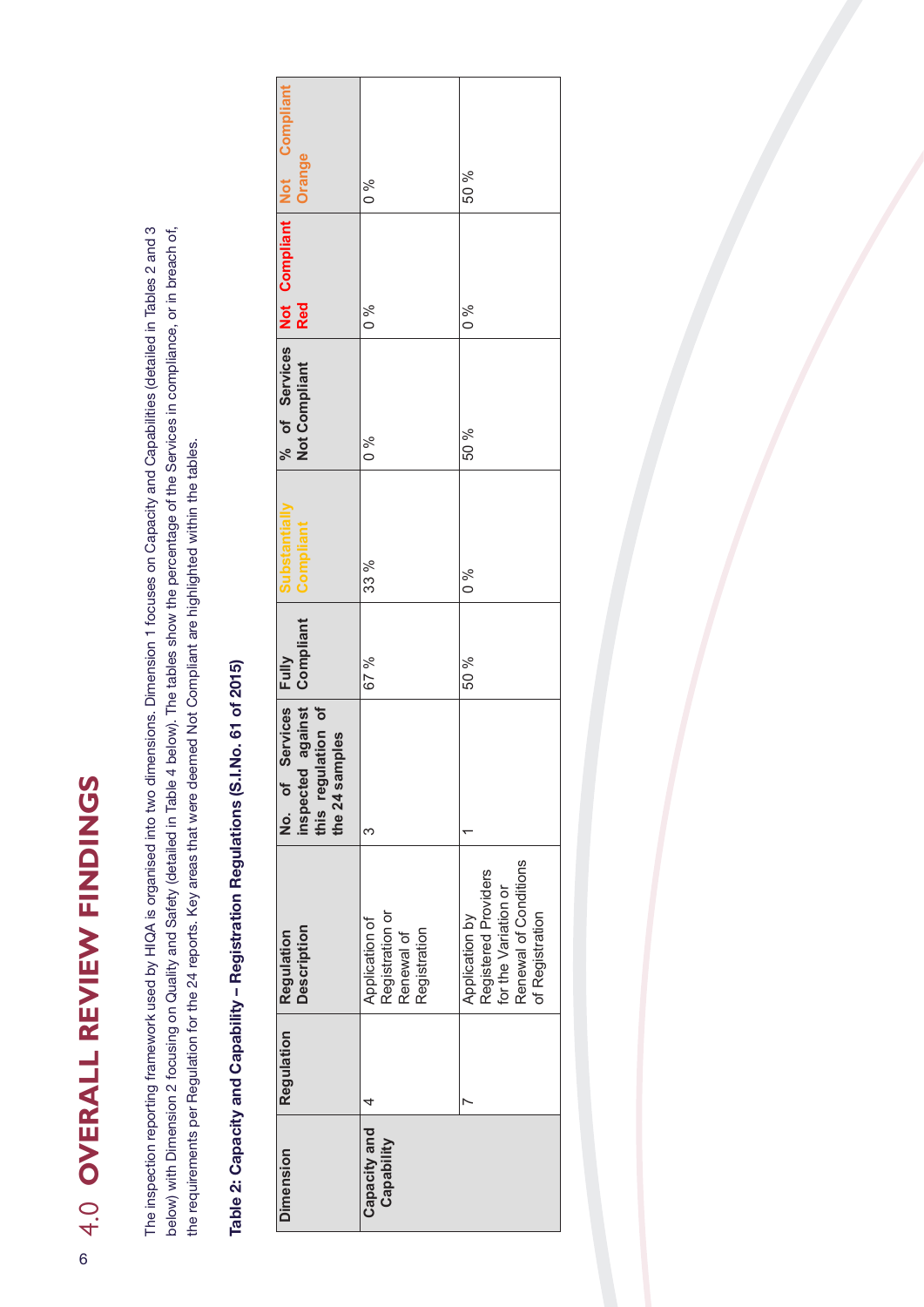4.0 OVERALL REVIEW FINDINGS Continued... 4.0 **OVERALL REVIEW FINDINGS** Continued...

Table 3: Capacity and Capability (S.I.No. 415 of 2013) Table 3: Capacity and Capability (S.I.No. 415 of 2013)

| <b>Dimension</b> | Regulation              | <b>Regulation Description</b>             | No. of Services<br>inspected<br>this<br>against<br>regulation of the<br>24 samples | Compliant<br>Fully | Substantially<br>Compliant | ð<br>Compliant<br>Services<br>Not<br>ೢೕ | Not Compliant<br>Red | Not Compliant<br>Orange |
|------------------|-------------------------|-------------------------------------------|------------------------------------------------------------------------------------|--------------------|----------------------------|-----------------------------------------|----------------------|-------------------------|
|                  | ო                       | Statement of Purpose                      | $\overline{ }$                                                                     | 86 %               | 14 %                       | $\%$ 0                                  | $\%$ 0               | $\frac{96}{6}$          |
|                  | 4                       | Written Policies and<br>Procedures        | ∞                                                                                  | 88 %               | 12%                        | $\frac{6}{6}$                           | $\%0$                | $\%$ 0                  |
|                  | $\overline{4}$          | Persons in Charge                         | O                                                                                  | 83 %               | $^{96}$ 11                 | $\frac{9}{6}$                           | $\frac{96}{6}$       | $\%$ 0                  |
| Capacity and     | $\frac{1}{2}$           | Staffing                                  | $\frac{1}{2}$                                                                      | ಸಿ<br>$\approx$    | 4%                         | $\frac{9}{6}$                           | $\aleph$<br>4        | $\%$ 0                  |
| Capability       | $\frac{6}{1}$           | Training and Staff<br>Development         | $\overline{2}$                                                                     | 63 %               | 25 %                       | 12%                                     | $\%$ 0               | 12 %                    |
|                  | $\frac{0}{2}$           | Directory of Residents                    | $\mathbf{\Omega}$                                                                  | 50 %               | 50 %                       | $\%$ 0                                  | $\frac{9}{6}$        | $\%$ 0                  |
|                  | $\overline{\mathbf{S}}$ | <b>Records</b>                            | $\overline{}$                                                                      | 35 %               | 35 %                       | 30 %                                    | $\frac{9}{6}$        | 30 %                    |
|                  | 23                      | Governance and<br>Management              | $\overline{24}$                                                                    | 33 %               | 38 %                       | 29%                                     | $\frac{96}{6}$       | %<br>29                 |
|                  | $\overline{2}$          | Contract for the Provision of<br>Services | 4                                                                                  | 50 %               | 50 %                       | $\frac{6}{6}$                           | $\frac{9}{6}$        | $\frac{96}{6}$          |
|                  | $\overline{5}$          | Notification of Incidents                 | $\frac{6}{5}$                                                                      | 69 %               | 25 %                       | 6%                                      | $\frac{9}{6}$        | 6%                      |
|                  | 34                      | Complaints Procedure                      | 22                                                                                 | 77 %               | )<br>၁<br>၈                | 14%                                     | $\%$ 0               | 14%                     |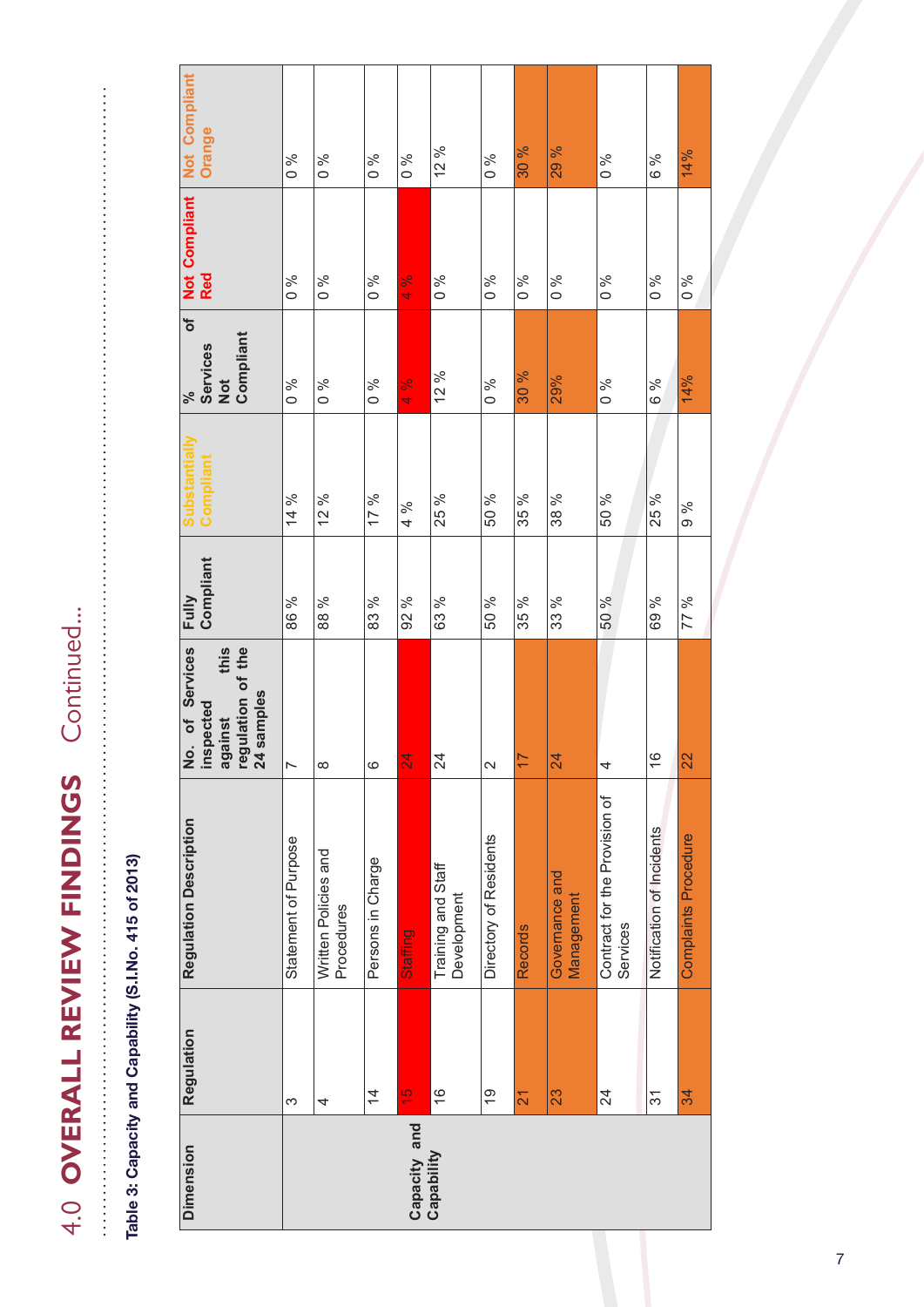4.0 **OVERALL REVIEW FINDINGS** Continued... **Summary of HIQA Inspection Findings in Designated Centres for Older People completed during April 2021 to June 2021** <sup>®</sup> 4.0 OVERALL REVIEW FINDINGS Continued... # Table 4: Quality and Safety (S.I.No. 415 of 2013) Table 4: Quality and Safety (S.I.No. 415 of 2013)

. . . . . . . . . . . . . . .

| Food and Nutrition<br>Risk Management<br>Residents' Rights<br>Challenging<br>Healthcare<br>Managing<br>Protection<br>Care Plan<br>Individual<br>Premises<br>Regulation | 82 %<br>75 %<br><b>Vo 22</b><br>38 %<br>61%<br>12%<br>67 %<br>94 %<br>$\%0$<br>No.<br>Services<br>inspected<br>inspected<br>against this<br>regulation of<br>the 24 samples<br>24<br>S<br>စ<br>$^{24}$<br>$\frac{3}{2}$<br>$\tilde{\mathcal{L}}$<br>$\overline{\phantom{0}}$<br>S<br>$\overline{\phantom{0}}$<br>$\overline{\phantom{0}}$<br>$\overline{}$<br>Behaviour that is<br>and<br>Regulation Description<br>Assessment<br>Personal Possessions | 9 %<br>6 %<br>$9\%$<br>Fully<br>Compliant | Substantially<br>Compliant<br>100 %<br>$^{96}$ 11<br>22 %<br>65 %<br>46 %<br>33 % | % of Services<br>Not Compliant<br>15 %<br>16 %<br>17%<br>23 %<br>9 %<br>8 %<br>$\%0$<br>$\%$ 0<br>$\%$ 0 | Not<br>Compliant<br>Red<br>$\%$ 0<br>$\%$ 0<br>$\frac{9}{6}$<br>$\%$ 0<br>$\frac{9}{6}$<br>$\%0$<br>$\%$ 0<br>$\%$ 0<br>$\frac{9}{6}$ | Not Compliant<br>Orange<br>16 %<br>15 %<br>13 %<br>23 %<br>$\frac{96}{8}$<br>ა<br>ბ<br>$\frac{6}{6}$<br>$\frac{96}{6}$<br>$\%$ 0 |
|------------------------------------------------------------------------------------------------------------------------------------------------------------------------|--------------------------------------------------------------------------------------------------------------------------------------------------------------------------------------------------------------------------------------------------------------------------------------------------------------------------------------------------------------------------------------------------------------------------------------------------------|-------------------------------------------|-----------------------------------------------------------------------------------|----------------------------------------------------------------------------------------------------------|---------------------------------------------------------------------------------------------------------------------------------------|----------------------------------------------------------------------------------------------------------------------------------|
| <b>Infection Control</b>                                                                                                                                               | 42 %<br>24                                                                                                                                                                                                                                                                                                                                                                                                                                             |                                           | 37 %                                                                              | 21 %                                                                                                     | $0\%$                                                                                                                                 | 21%                                                                                                                              |
| <b>Fire Precautions</b>                                                                                                                                                | 32 %<br>တ<br>$\overline{\phantom{0}}$                                                                                                                                                                                                                                                                                                                                                                                                                  |                                           | 42 %                                                                              | <b>26%</b>                                                                                               | $\frac{56}{9}$                                                                                                                        | $\%$<br>$\overline{\mathsf{S}}$                                                                                                  |
| <b>Medicines</b>                                                                                                                                                       | 29%<br>$\overline{ }$<br>and<br>Pharmaceutical Services                                                                                                                                                                                                                                                                                                                                                                                                |                                           | 43 %                                                                              | 28 %                                                                                                     | $\%$ 0                                                                                                                                | 28 %                                                                                                                             |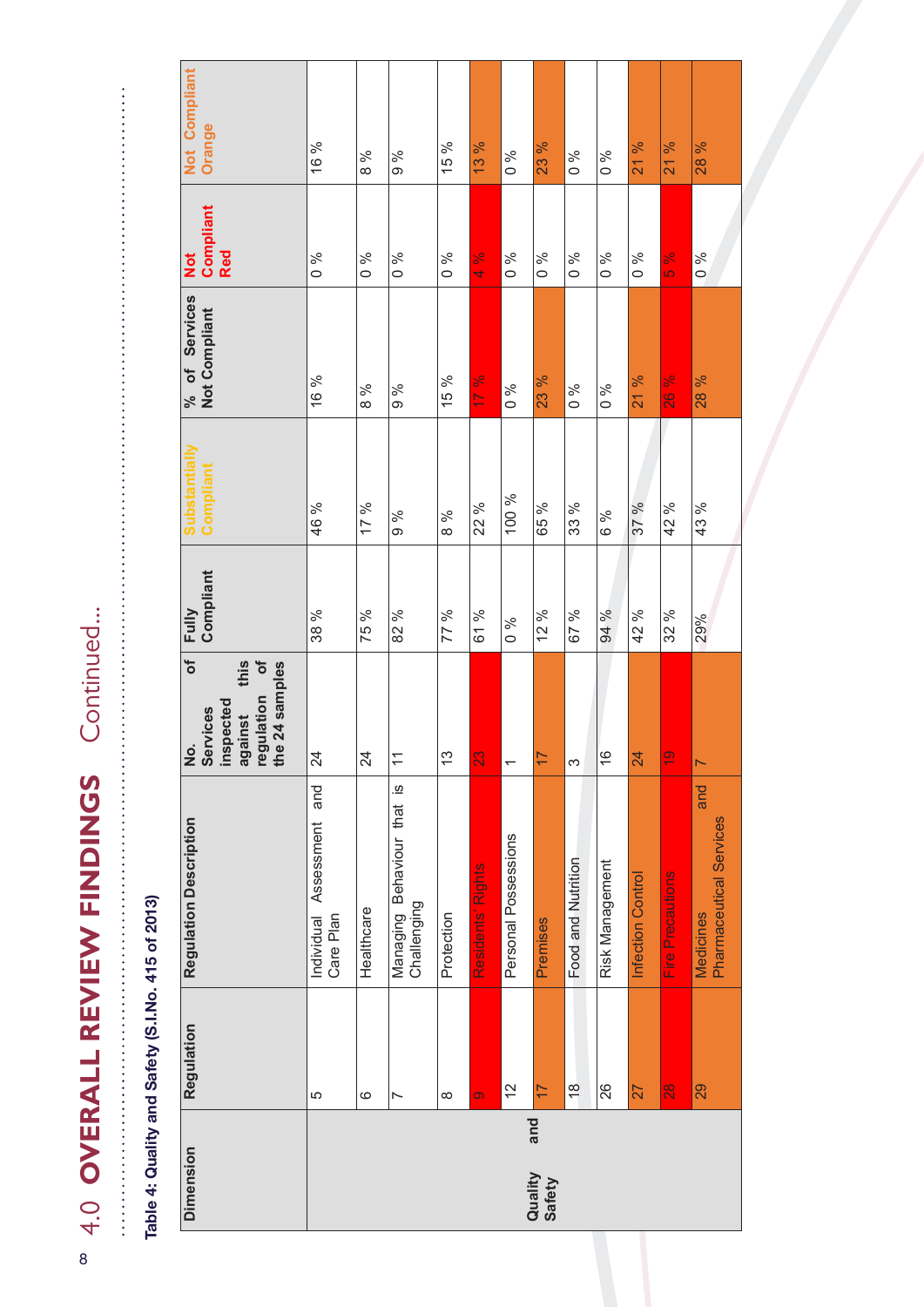# 5.0 **DETAILED FINDINGS**

The following provides examples of the 'Not Compliant' findings (including 'Not Compliant Orange and Red') and 'Substantially Compliant' (Yellow) findings as detailed within the HIQA Inspection Reports under each of the report dimensions. The numbers in brackets following the finding, e.g. (2) detail the frequency of the finding across the services inspected.

# *Dimension 1:* Capacity and **Capability**

*Registration Regulation 4:* Application for Registration or Renewal of Registration

*(33% of Services Substantially Compliant of the 3 assessed against this Regulation)*

- *• Substantially Compliant Yellow:*
	- O Application of Registration or Renewal of Registration:
		- The application to renew registration was not made within the specified time frame.
		- The application was not accompanied by full and satisfactory information in regard to the matters as set out in Schedule 2, Part B of the Registration Regulations. An example includes, the application form was not signed by a responsible person.
		- Floor plans submitted to the Chief Inspector were not accurate on the day of inspection.

*Registration Regulation 7:* Applications by Registered Providers for the Variation or Renewal of Conditions of Registration

*(50% of Services Not Compliant of the 2 assessed against this Regulation)*

#### *• Not Compliant Orange:*

◯ Applications by Registered Providers for the Variation or Renewal of Conditions of Registration:

- Following review of the application to vary the condition of registration, action was required to ensure that the new areas of the residential centre complied with Regulations and Standards.
- There was inadequate level of nursing staff available to meet the needs of the residents and for the size and layout of the residential centre.
- The proposed day room did not have a call bell facility.
- Only one bed in a twin room had access to a window, providing natural light and ventilation. The other bed did not have a ceiling light over the bed space, making the area dark, even in daylight. Privacy screens compromised access to the light switch for the en-suite toilet.

#### *Regulation 3:* Statement of Purpose

#### *(14% of Services Substantially Compliant of the 7 assessed against this Regulation)*

- *• Substantially Compliant Yellow:*
	- ❍ Statement of Purpose:
	- The Statement of Purpose needed to be updated to incorporate changes to management personnel.

#### *Regulation 4:* Written Policies and Procedures

#### *(12% of Services Substantially Compliant of the 8 assessed against this Regulation)*

- *• Substantially Compliant Yellow:*
- O Written Policies and Procedures: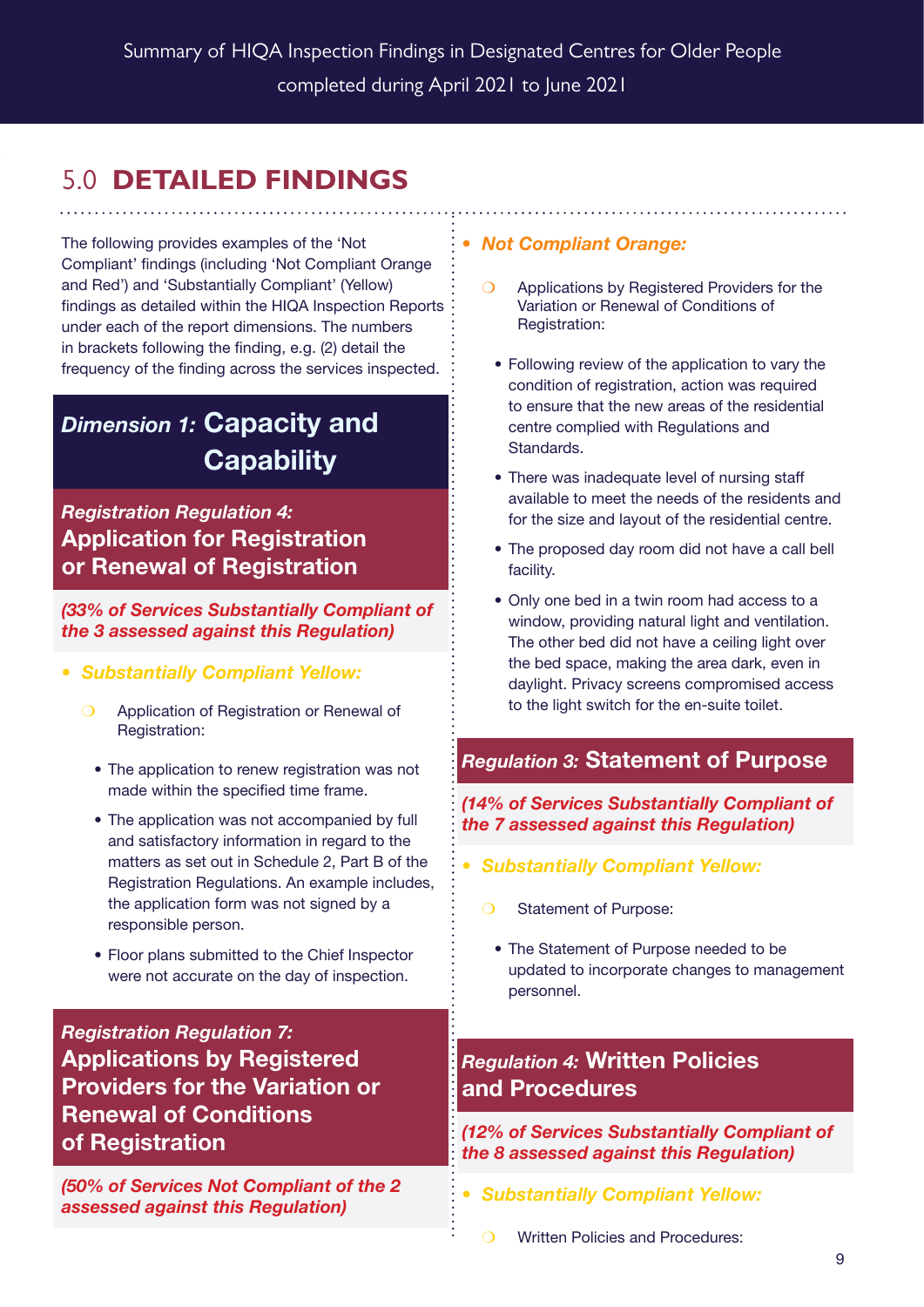• End of life policy and procedure required review to ensure it was in line with best practice guidance.

#### *Regulation 14:* Persons In Charge

*(17% of Services Substantially Compliant of the 6 assessed against this Regulation)*

- *• Substantially Compliant Yellow:*
	- O Person In Charge:
		- The Person In Charge post was vacant at the time of the inspection

#### *Regulation 15:* Staffing

*(4% of Services Not Compliant of the 24 assessed against this Regulation)*

- *• Not Compliant Red:*
	- O Staffing:
		- The residential centre did not ensure adequate staffing levels were in place to meet the needs of the residents or for the size and layout of the residential centre.

#### *Regulation 16:* Training and Staff Development

*(12% of Services Not Compliant of the 24 assessed against this Regulation)*

- *• Not Compliant Orange:*
	- O Training and Staff Development:
		- Training records reviewed by the Inspector did not provide evidence that all staff had received

mandatory training. Gaps were identified in the following:

- Moving and handling
- Safeguarding
- Infection control
- Responsive behaviour
- New staff members had not undertaken HSE land training on hand hygiene and donning and doffing PPE.
- A member of the household staff did not receive cleaning training upon commencement of the post in 2020 and they only undertook infection control training in 2021. Appropriate cleaning measures and infection control procedures may not have been in place during this time.
- There was a lack of a cohesive system of staff communication, supervision and development and this was evidenced by poor practices seen during the inspection in relation to moving and handling, infection control and knowledge of some staff in relation to correct procedures to be followed.
- The training matrix was not up to date.
- Deficits in staff knowledge were identified in the following:
	- Carrying out an accurate risk assessment
	- Reducing the risk of pressure ulcer development
- Significant gaps were identified in the training records of staff including:
	- Basic life support for nurses and carers
	- Management of responsive behaviours (challenging behaviours)
	- Safeguarding and prevention of older person abuse training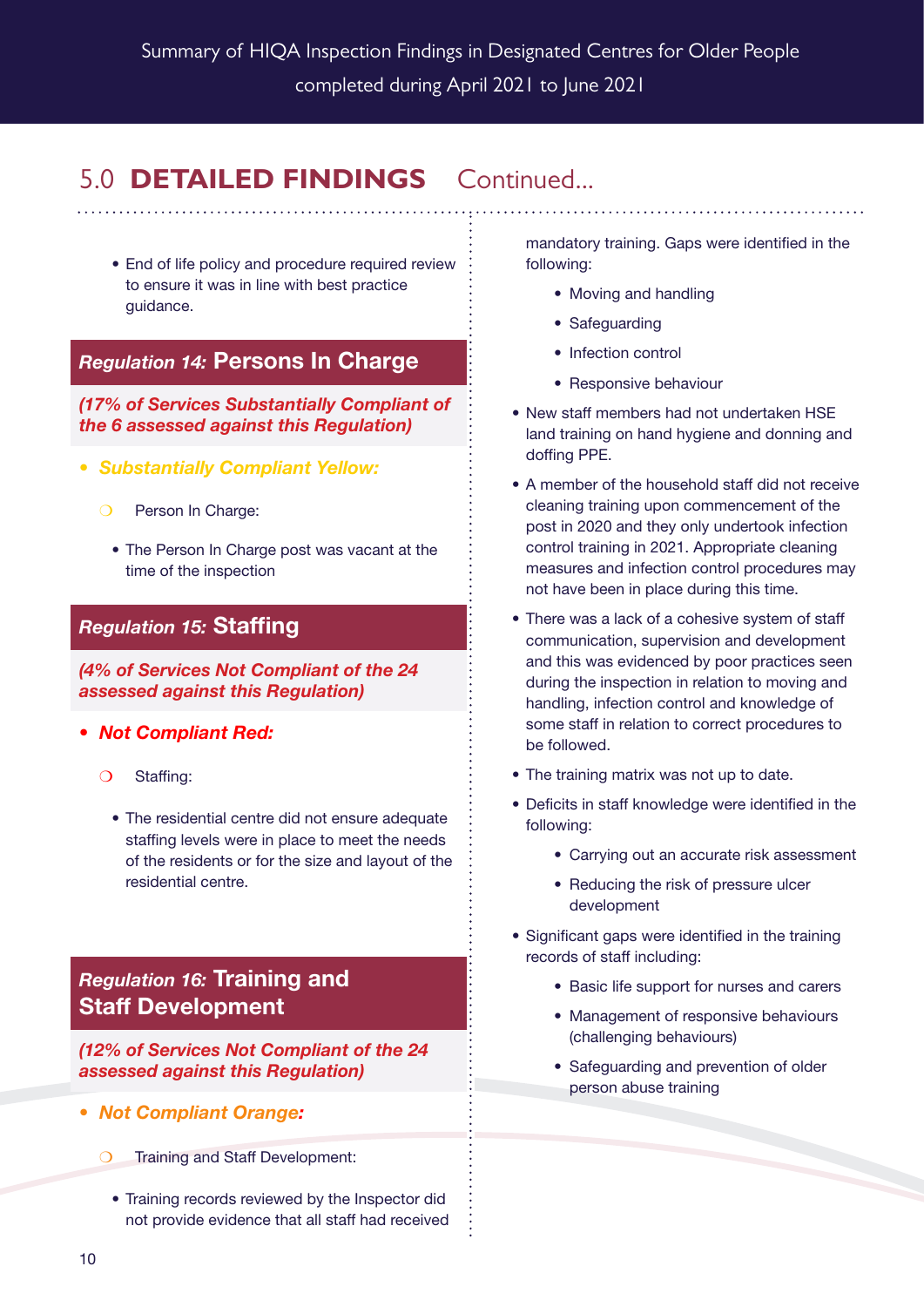#### *Regulation 19:* Directory of Residents

*(50% of Services Substantially Compliant of the 2 assessed against this Regulation)*

*• Substantially Compliant Yellow:*

- O Directory of Residents:
	- Address for residents' next of kins were not always recorded in the Directory of Residents.

#### *Regulation 21:* Records

#### *(30% of Services Not Compliant of the 17 assessed against this Regulation)*

- *• Not Compliant Orange:*
	- ❍ Schedule 2, 3 & 4 Documents:
		- Files for newly recruited staff members required reviewed. Two written references, evidence of the persons identity and details of accredited training certificates were not available in some files reviewed by the Inspector.
		- Training matrix and training certificates were not always available to evidence that training had been completed.
		- Duty roster did not include full names of staff, the specific roles of staff and did not identify the nurse in charge on all shifts.
		- The address of the residents' next of kin not always recorded in the Directory of Residents.
		- Do Not Resuscitate (DNR) orders were not always clearly documented. Some documentation reviewed by the Inspector did not indicate how the decision was made, date of decision, rationale for it and who was involved in the decision.
		- Some staff files reviewed by the Inspector did not provide assurance around robust recruitment. Issues included:
			- Number of key documents missing from

staff files such as references and a CV for senior staff member

- No record of current registration with the nursing body for a nursing staff member.
- Files were not kept in accordance with Schedule 2 of the Regulations.
- Not all staff files were maintained as per Schedule 2, in line with regulatory requirements. Examples include:
	- One CV had a gap in employment history that was not explained
	- Two staff members did not have references for their most recent employer
	- One staff member had a reference from a college as opposed to an employer
- Current system for the management of residents' contacts of care required review to ensure that records of the residential centre's charges to residents', including any extra amount payable were retained on the premises.
- Staff files did not contain the information as set out in Schedule 2 of the Regulations. Issues included:
	- One staff member, rostered for duty, did not have Garda vetting certificates or employment references on file.
	- Another staff member's Garda vetting certificate was obtained on a date after they had commenced duty in the residential centre.
- Staff rosters did not identify the role of the staff member.
- Significant improvements were required to ensure robust systems were in place in the residential centre for the recruitment of staff. Examples include:
	- Some staff members did not have two references in their staff file.
	- Some references were not verified.
	- Some staff member's CVs contained significant gaps in employment history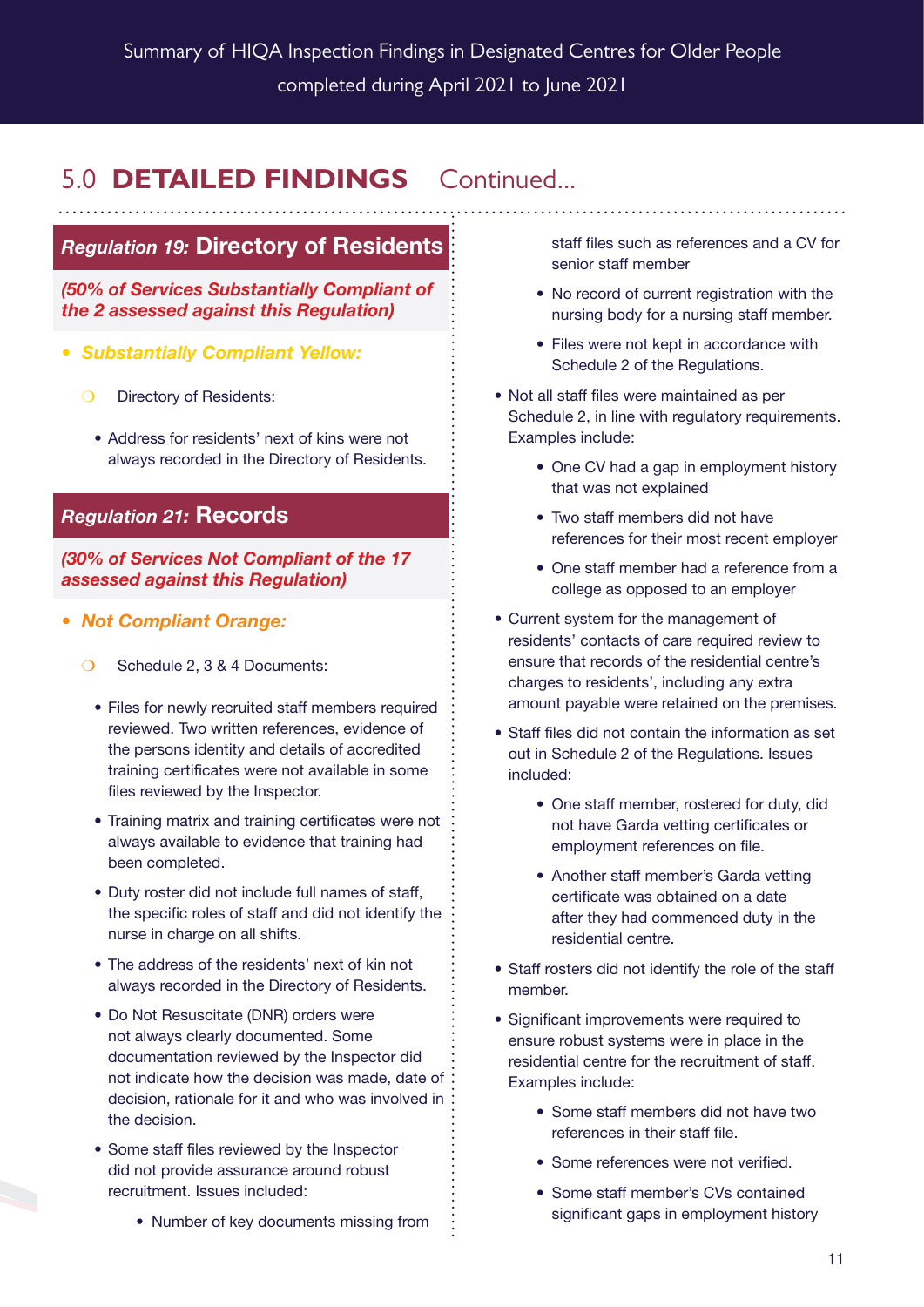and the gaps were not explained.

• Storage and accessibility of photographs of wounds required a review to ensure compliance with data protection requirements.

#### *Regulation 23:* Governance and Management

*(29% of Services Not Compliant of the 24 assessed against this Regulation)*

- *• Not Compliant Orange:*
	- O Management:
		- Governance arrangements did not ensure the effective delivery of a safe, appropriate and consistent service. Issues included:
			- Roles and responsibilities of the senior team were not clearly defined and there was a lack of communication between the senior team that impacted on the delivery of care to the residents. Staff reported they received mixed instructions from different senior managers.
			- Key information was not collected and analysed to monitor the safety and quality of the service. The Senior Management Team were unable to provide the Inspector with accurate information around what residents had pressure sores, what residents were in precautionary isolation or how many residents were using bedrails.
			- There was evidence of a lack of effective systems in place to monitor infection control procedures, staff training, care planning and medication management.
			- There was no trending of accidents and incidents to improve safety for residents.
			- There was a lack of oversight of staff files therefore, robust recruitment could not be assured which could lead to safeguarding

issues for residents.

• Significant improvements were required in the governance and management of the residential centre to ensure safe delivery of the service. This was evidenced by:

- Inadequate oversight of wound care practices within the residential centre
- Poor oversight of staff training in the residential centre
- The complaints procedure was not in line with regulatory requirements
- Lack of an effective auditing system to monitor the service and drive quality improvement
- Poor oversight of infection prevention and control practices, such as environmental cleaning and equipment cleaning
- Staff recruitment and records were not in line with Schedule 2 of the Regulations
- Management systems required review as the following issues were identified:
	- There was a high turnover of staff.
	- Management of complaints was not in keeping with the residential centre's own policy on the complaints process.
	- Allegations of abuse were not investigated in accordance with the policy on investigating allegations of abuse.
	- Where concerns were expressed in relation to the performance of staff, particularly on night duty, these were not adequately investigated.
	- There was not always a time bound action plan associated with all audits
- Resources were not made available to maintain residents' accommodation to a high standard and the premises was allowed to become dilapidated.
- Systems in place to ensure the Registered Provider had oversight of the service required improvement.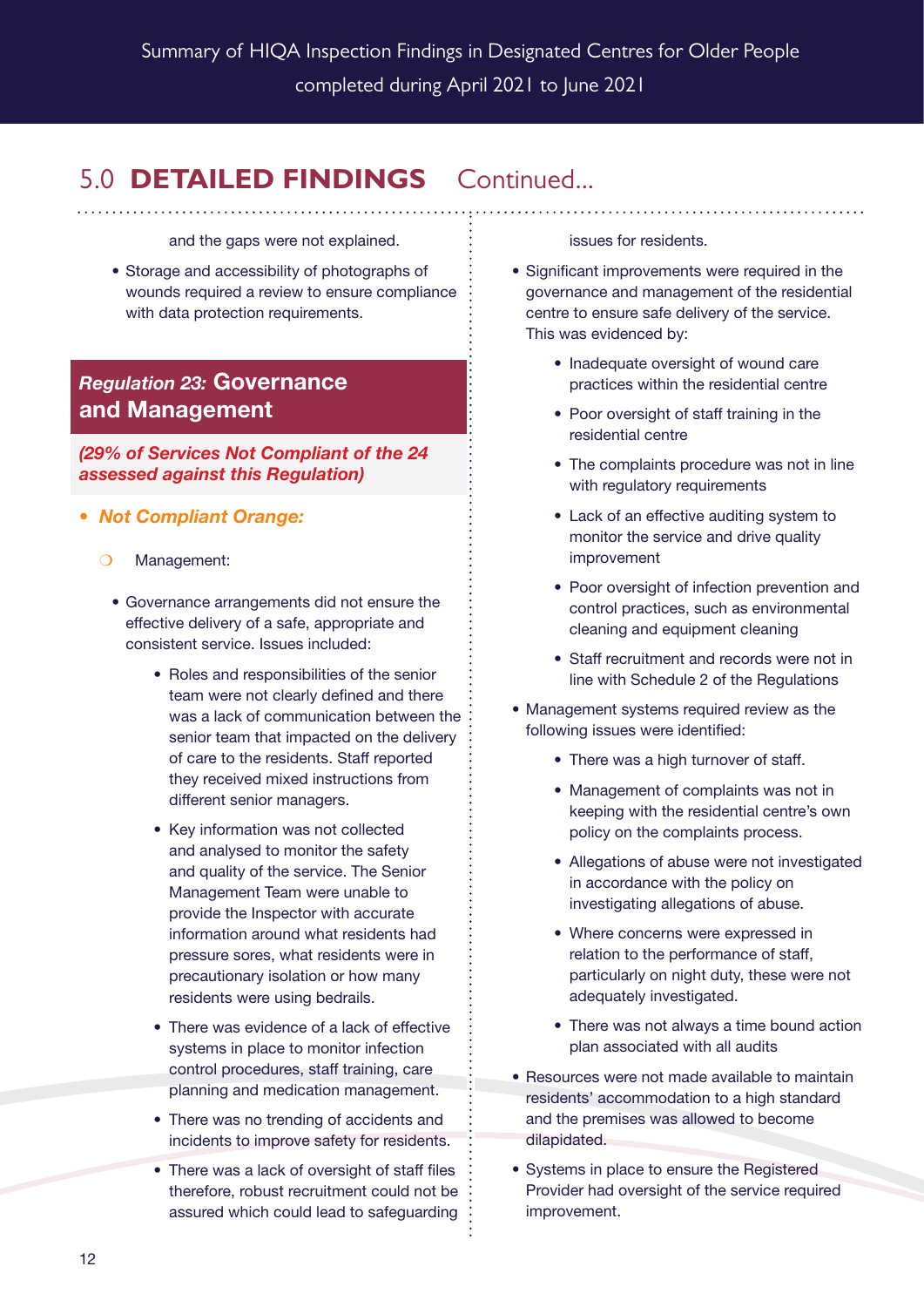- There was inadequate supervision and oversight of housekeeping staff.
- Management systems for monitoring and auditing hygiene and infection control had not identified inconsistent cleaning practices among housekeeping staff or adequately assessed the cleanliness of the facilities for residents such as shower trays.
- The organisational structure of the residential centre required review as the management structure set out in the Statement of Purpose was not accurate.
- Supervision and oversight of record-keeping required review to ensure all staff files contain the necessary information as required under Schedule 2 of the Regulations.
- ❍ Audits:
	- There was a lack of evidence to show that audits are used to inform service improvements. Audits undertaken did not have action plans for corrective actions required (2).

#### *Regulation 24:* Contract for the Provision of Services

*(50% of Services Substantially Compliant of the 4 assessed against this Regulation)*

#### *• Substantially Compliant Yellow:*

- ❍ Contract of Care:
	- Inspector found that not all services outlined in the Contract of Care were available to residents as agreed, such as physiotherapy.
	- The Contract of Care did not clearly set out the fees to be charged for any additional services provided.

#### *Regulation 31:* Notifications of Incidents

*(6% of Services Not Compliant of the 16 assessed against this Regulation)*

#### *• Not Compliant Orange:*

- O Notification of Incidents:
	- Improvements were required to ensure all statutory notifications were submitted to the Chief Inspector in accordance with the Regulations.
		- Quarterly notifications and/or six monthly nil notifications had not been received in the 18 months prior to the inspection.

#### *Regulation 34:* Complaints Procedure

*(14% of Services Not Compliant of the 22 assessed against this Regulation)*

#### *• Not Compliant Orange:*

- O Complaints:
	- The complaint management policy required review as complaints were not recorded in line with regulatory requirements which states that details of the complaint, outcome of the complaint and satisfaction of the person making the complain should be recorded.
	- An ongoing complaint made by a resident regarding an issue that was causing distress and affecting the quality of life of the resident was not documented and addressed as a complaint in line with the residential centre's policy. This resulted in the complaint not having been addressed to the satisfaction of the resident.
	- A review of the complaints log found that documentation of complaints was inconsistent and did not always record the investigation outcome, the learning identified or the satisfaction of the complainant.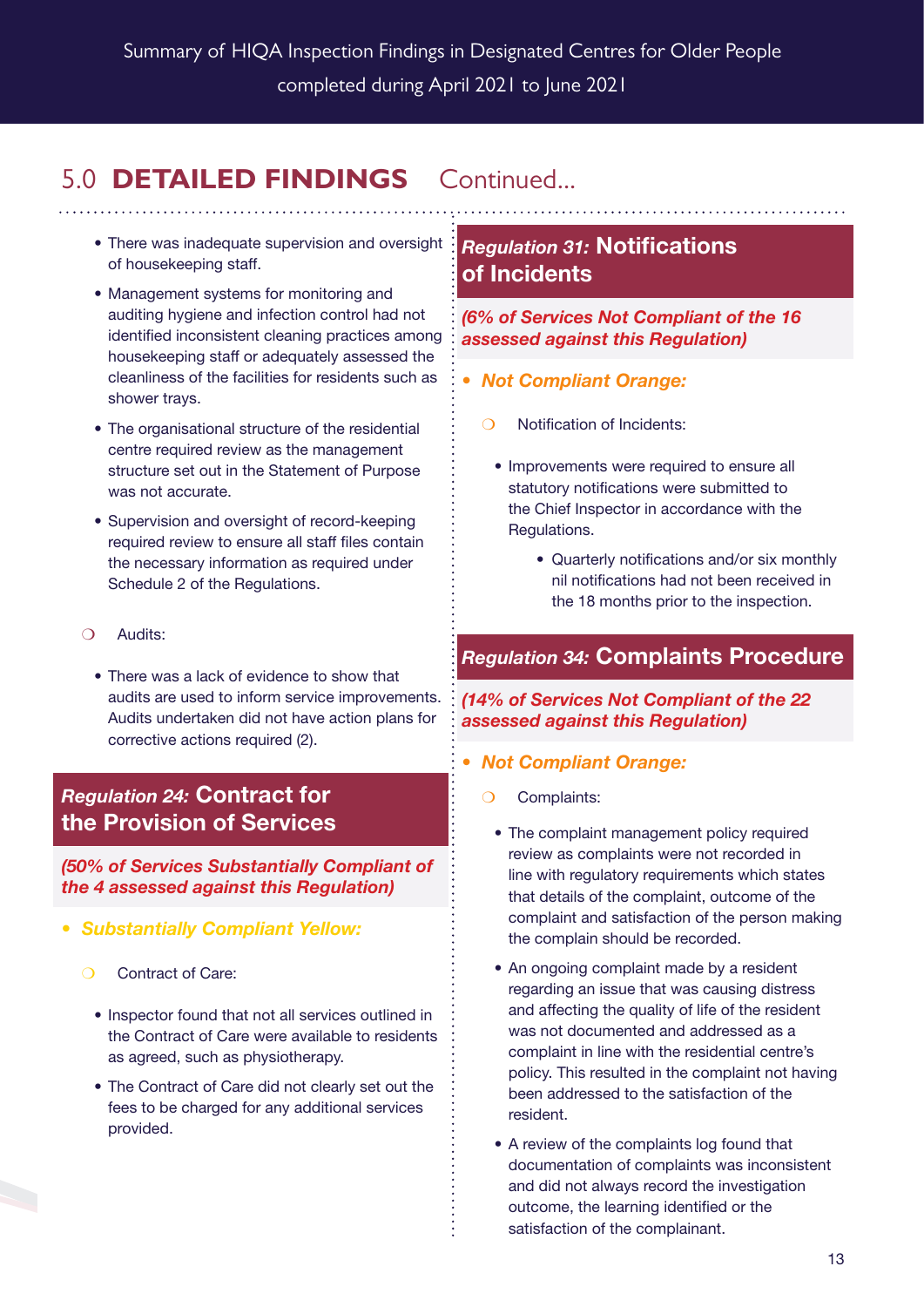### *Dimension 2:* Quality and Safety

#### *Regulation 5:* Individual Assessment and Care Plan

*(16% of Services Not Compliant of the 24 assessed against this Regulation)*

- *• Not Compliant Orange:*
	- ❍ Care Plans:
		- Issues identified included:
			- Care Plans were not in place for all identified issues.
			- Care Plans were not informative, and person centred. They did not guide the care of the resident.
			- Risk assessments were not always used to inform care plans. Some residents risk assessed as being at high risk of falls, at high risk of developing pressure ulcers and nutritionally at risk did not have corresponding care plans in place.
			- There was no care plan in place to guide the care for a resident who presented with responsive behaviour. There was no mention in care plans reviewed by the Inspector of recent episodes of responsive behaviour, de-escalation techniques, used and described by staff.
			- There was no system in place to record evidence of the involvement of the resident and/or their relative in the development of care plans.
			- A lack of clear direction around end of life care preferences. A separate folder contained the resident's end of life care decisions. These were not consistently recorded in the resident's individual care plan, resulting in a lack of clarity amongst staff with regard to each resident's wishes and preferences at end of life.
			- The "It's all about me" assessment was

not completed for all residents.

- A resident who had been recently admitted did not have a comprehensive assessment or care plan completed within the required time frame of no later than 48 hours after admission.
- A number of residents had incomplete or blank assessments and care plans. These included no mobility, no dependency or skin care assessments or care plans in place to direct resident's care.
- Identification and management of clinical risks required review. For example, a resident was identified in their care plan as being at risk of wandering and absconsion, however, the corresponding wandering and absconsion risk assessments were not completed.
- Care plans were not updated contemporaneously, to reflect the changing needs of residents. For example, the care plan for one resident's care needs following review by a Speech and Language Therapist, did not reflect recommended changes to diet consistency.
- End of life care plans were not in place for residents who required them.
- Care plans did not easily direct care as information in some resident's care plans were outdated and no longer relevant to their needs.
- Assessments were not always completed correctly, when assessing residents at risk of developing pressure ulcers, validated assessment tools were not utilised.
- Assessments were inaccurate and out of date and this was evidenced by:
	- A resident who had been assessed as being at hight risk of malnutrition had not been appropriately reviewed and referred to the dietician. The resident continued to lose weight.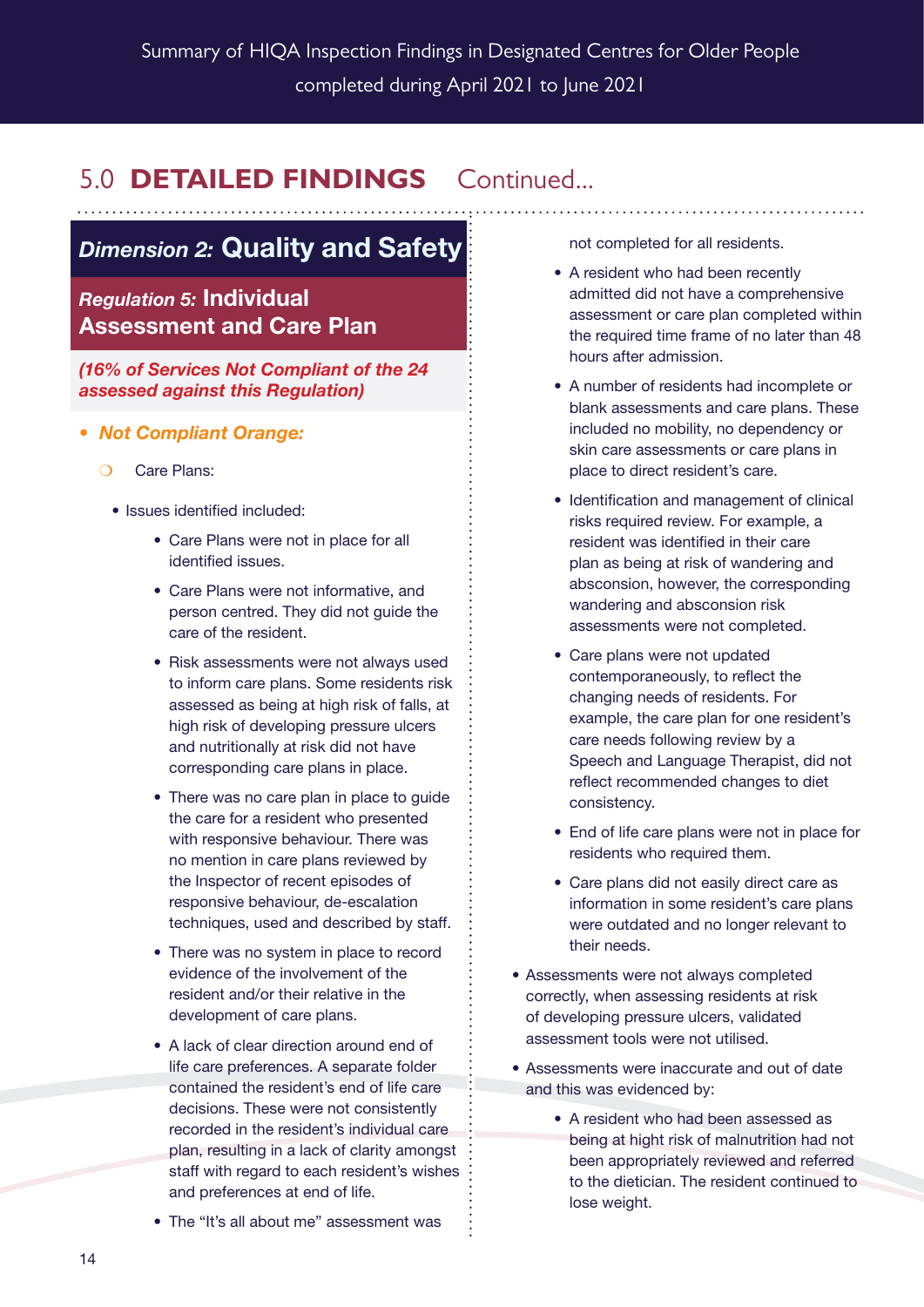• Poor assessment and care planning for a resident with complex psychosocial needs.

#### gaps of 4 hours were evident on occasion.

• Continence assessments were not completed to inform care planning and determine the level of supports required.

#### *Regulation 6:* Healthcare

#### *(8% of Services Not Compliant of the 24 assessed against this Regulation)*

#### *• Not Compliant Orange:*

- O Healthcare:
	- Inspectors found that the recommended medical treatment and professional expertise from Allied Health Professionals were not consistently followed by the residential centre. Examples include:
		- A nutritional supplement prescribed by the hospital medical officer upon discharge had not been transcribed to the resident's medication Kardex.
		- A direction from an acute hospital discharge summary stated that a resident's wound was to be reviewed by a Tissue Viability Nurse. This was not completed. Also, the resident's wound dressing had sporadic, inconsistent clinical measurements documented in the wound assessment chart.
	- There was a high incidence of pressure ulcer development in the residential centre. A number of residents had pressure ulcers that they sustained on the premises. Wound care practices required review to ensure they were in line with evidenced best practice. There were gaps in records evident, regarding wound assessment and frequency of dressing change.
	- A resident who was receiving subcutaneous fluids did not have a valid prescription from a General Practitioner (GP).
	- Some residents required two hourly repositioning as per their care plans. However, on review of documentation by the Inspector,

#### *Regulation 7:* Managing Behaviour that is Challenging

#### *(9% of Services Not Compliant of the 11 assessed against this Regulation)*

#### *• Not Compliant Orange:*

- O Resident Assessments:
	- A new resident had bedrails in place with no assessment or rationale for its use documented.
	- On examination of documentation including care plans and behaviour charts for residents who displayed behaviours that challenge found that alternative interventions and de-escalation techniques were not fully outlined to direct the care of the resident.
	- A record of the number of restraints used in the residential centre was not available. Numbers were not in line with what was reported to HIQA in the quarterly notifications.

#### *Regulation 8:* Protection

*(15% of Services Not Compliant of the 13 assessed against this Regulation)*

- *• Not Compliant Orange:*
	- O Protection:
		- Improvements were required in relation to safeguarding residents in the residential centre including:
			- Allegations of abuse were not always investigated in accordance with the residential centre's own safeguarding policy.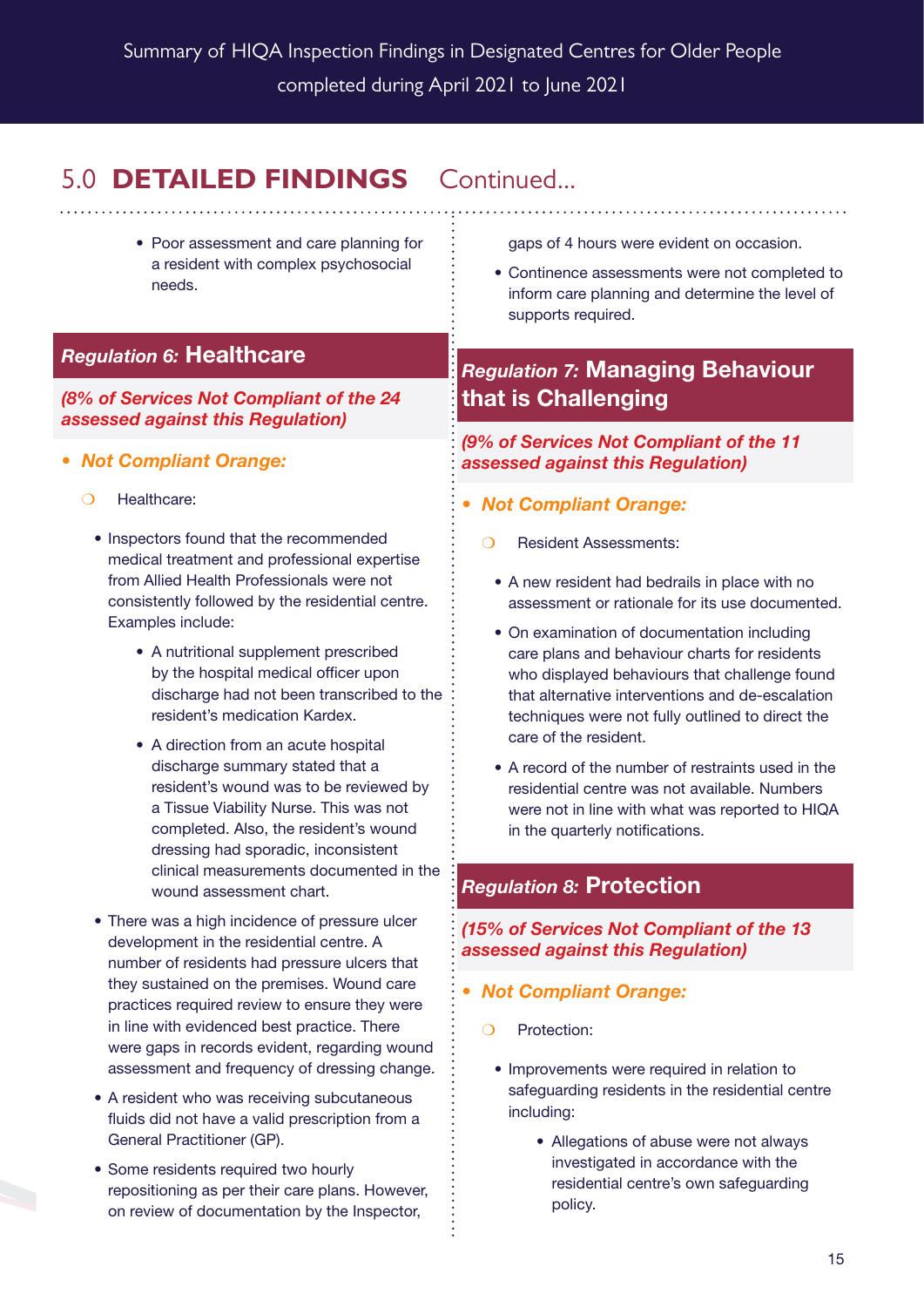- Adequate records were not available to demonstrate that all allegations were fully investigated.
- Not all authorities that were required to be notified of allegations of abuse were notified.
- Safeguarding care plans were not always put in place in instances where a resident's behaviour may suggest the need for such a care plan.
- Improvements were required in relation to the follow up to an allegation of abuse that were not fully managed as per the residential centre's policy, and the frequency of supervision of a resident had been reduced without completing any risk assessment.

#### *Regulation 9:* Residents' Rights

*(17% of Services Not Compliant of the 23 assessed against this Regulation)*

#### *• Not Compliant Red:*

- O Resident Rights:
	- The Inspector found that non-compliance to resident rights was evidenced by a failure:
		- To risk assess a resident's psychosocial well-being and to develop a professional, appropriate, and person-centred care plan.
		- To communicate effectively with residents in relation to opportunities for activity and social engagement.
		- To identify and facilitate access to advocacy services.

#### *• Not Compliant Orange:*

- Resident Choice:
	- Improvements were required in the following:
		- Ensuring residents meetings were held

more frequently and obtained the views of residents. Records reviewed by the Inspector did not contain feedback from residents.

- Ensuring residents that did not smoke were not exposed to fumes from a smoking room, that was situated beside a communal area.
- O Activities:
	- Improvements were required including:
		- Ensuring all residents living in the residential centre had access to facilities for occupation and recreation. For example, on the day of inspection, the activities coordinator was working in one zone of the residential centre and therefore, residents living in the other zone did not have the same access to activities. The programme of activities required review.
- O Privacy and Dignity:
	- Privacy and dignity of residents were impacted on by the premise's layout, issues included:
		- Portable privacy screens obstructed access to a number of residents toilet and shower facilities when in place to provide other residents with privacy during personal care.
		- An observation window in the nurse's station provided a view into a male multi-occupancy bedroom. A blind was in place, but this was not effective to promote residents' rights to privacy.
		- A staff hand hygiene sink was located in the resident's private accommodation. This impacted on the resident's privacy and when used by staff at night-time, it caused disruption to the resident's sleep. Residents spoken with said they would occasionally have to get up at night-time to close the curtain screen after staff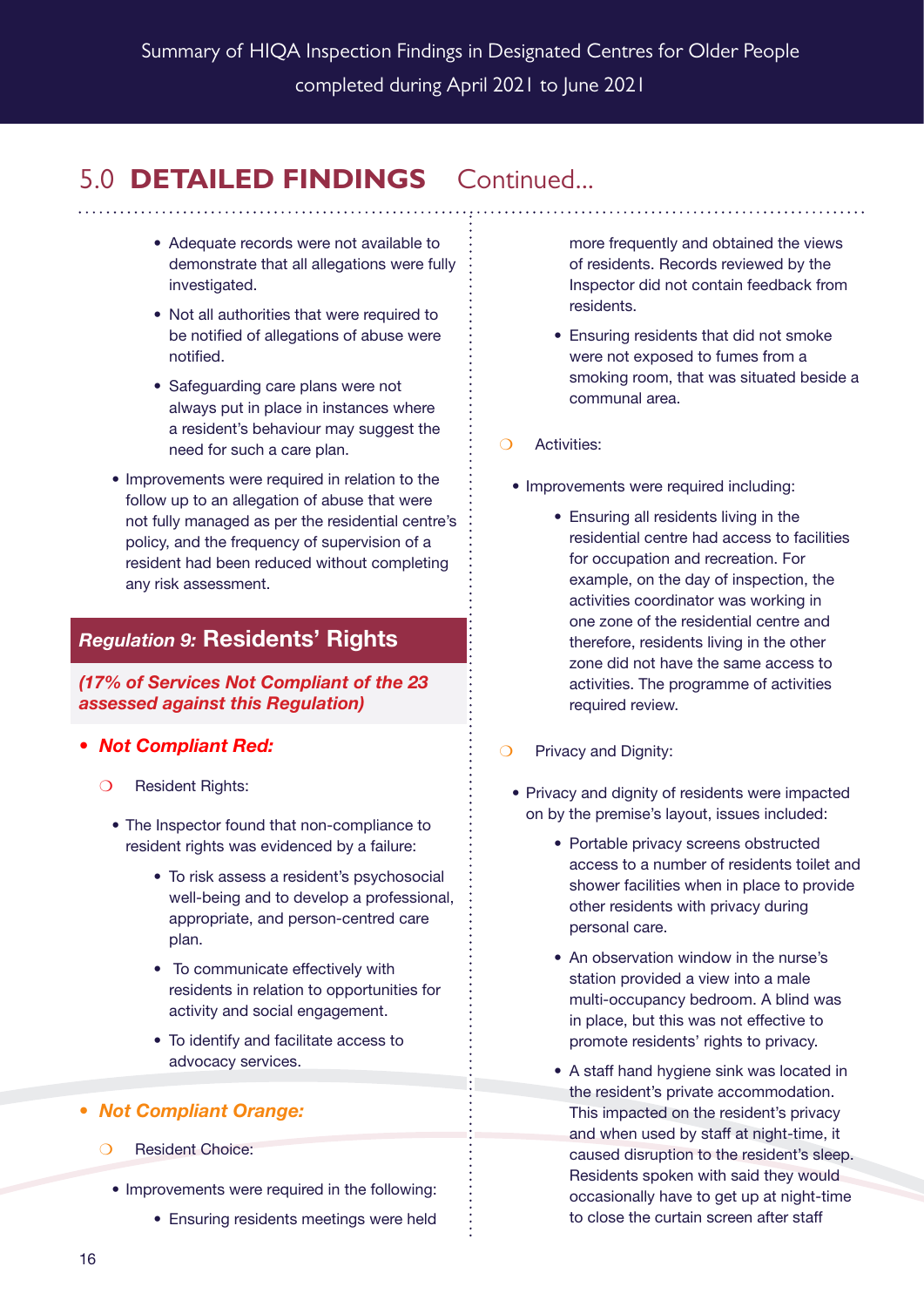had used the sink located in their private accommodation.

- Residents' privacy was not assured by the arrangements in place where their bedrooms shared shower and toilet facilities.
- One television screen was available to residents in three and four bedded rooms, and this did not ensure the residents had a choice of television listening or viewing.
- Shelf space was limited in many multiple occupancy rooms and this impacted the residents' ability to display their personal photos and ornaments.

#### *Regulation 12:* Personal Possessions

*(100% of Services Substantially Compliant of the 1 assessed against this Regulation)*

#### *• Substantially Compliant Yellow:*

- ❍ Personal Possessions:
- Residents were not facilitated to retain access and control over their personal possessions in the residential centre. This was evidenced by:
	- Residents' wardrobes in multiple occupancy bedrooms were fitted along a wall away from their bed areas. The wardrobes were designed in two compartments on the bottom and two compartments on the top. Each resident had one compartment for storage of their clothing. Residents were unable to reach their clothing in the top two compartments independently.
	- Space provided in some residents' wardrobes was not adequate. For example, one resident's wardrobe provided nine inches of hanging space. Other items were stored in a drawer unit shared by other residents in the bedroom.
	- Some residents had little or no shelf space to display their photographs and ornaments.

#### *Regulation 17:* Premises

#### *(23% of Services Not Compliant of the 17 assessed against this Regulation)*

#### *• Not Compliant Orange:*

- O Premises:
	- The building required upgrading, repair and repainting and it was evidenced by:
		- Wear and tear on the support pillars at reception and evidence staining on the wall above the entrance to the chapel corridor that may indicate a leak.
		- Shared shower facilities had chipped paint and abrasions on the wall from equipment.
		- Exposed plaster where hand hygiene dispensers had been removed and relocated in some bedrooms.
	- Improvement was required with regard the following areas that impacted the quality and safety for residents in the residential centre:
		- There were no call bells in quiet rooms.
		- The multipurpose activity room, that was registered to be a space available for residents to participate in activities, was seen to be used as a physiotherapy gym on the day of the inspection.
	- The residential centre's premises did not meet residents' individual and collective needs as follows:
		- Residents had less than two square meters communal space available to them that did not enable them to sit together in the sitting room if they wished.
		- Residents did not have access to a dining area.
		- Floor covering was worn and damaged and some areas of the floor surfaces were uneven. The floors could not be cleaned to the appropriate standard and damaged flooring posed a risk to the safety of residents.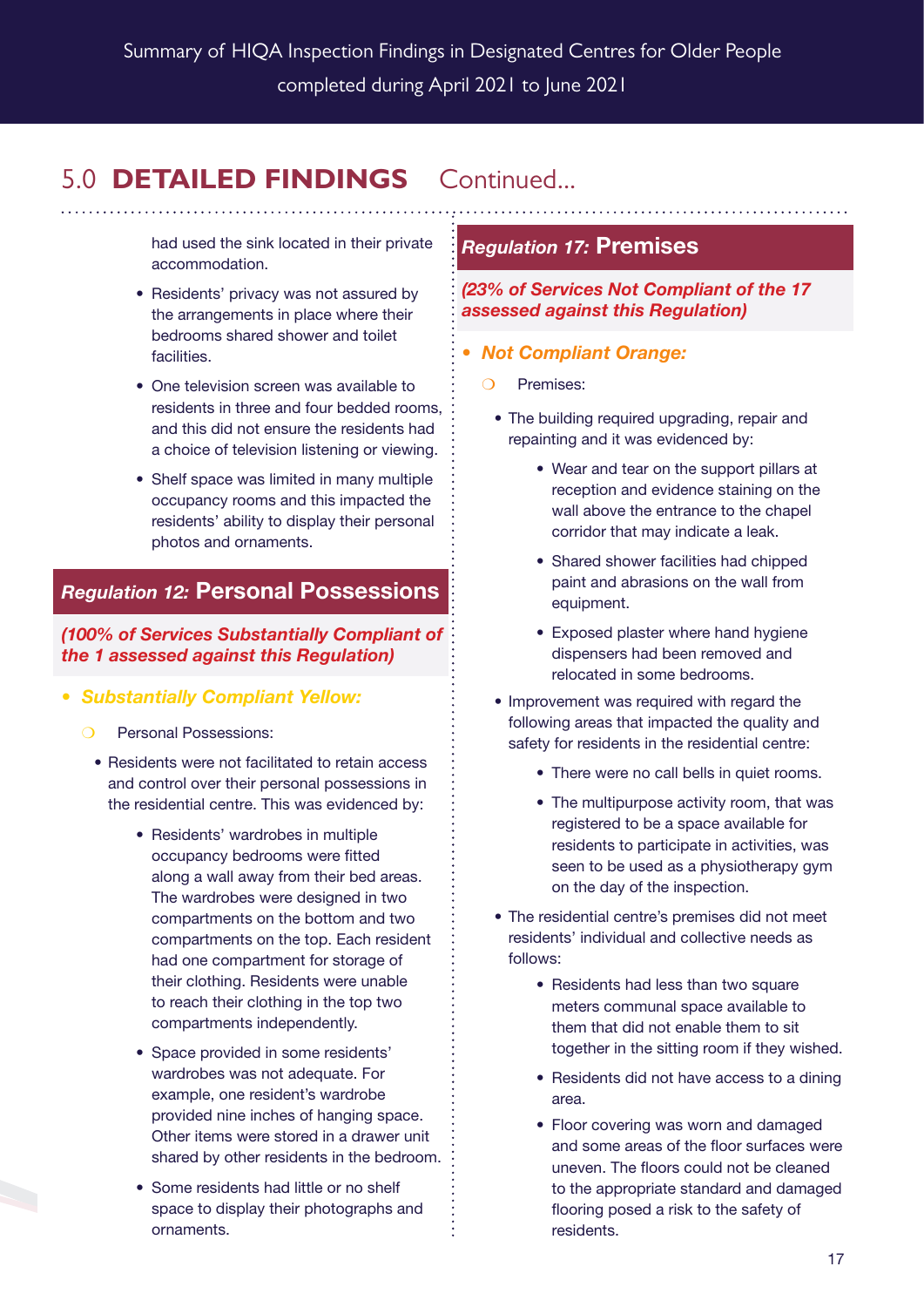- Walls and wooden surfaces were stained, damaged and paintwork was peeling or missing.
- Paint was missing from parts of the arm rests and wooden frames on some residents' bedside chairs.
- The layout of the laundry area containing washing machines and dryers did not permit unidirectional flow of used and contaminated linen.
- There were inadequate storage facilities for residents' assistive equipment.
- Residents' toilets and showers were not available as they were being inappropriately used as storage areas.
- Cleaning equipment was inappropriately stored in the sluice rooms.
- Sluice rooms in the residential centre were crammed and did not have a sink available for washing equipment.
- Inadequate storage space for equipment, such as hoists and wheelchairs, and these were seen to be stored on corridors.

#### *Regulation 18:* Food and Nutrition

*(33% of Services Substantially Compliant of the 3 assessed against this Regulation)*

#### *• Substantially Compliant Yellow:*

- ❍ Food and Nutrition:
	- The Inspector did not inspect the regulation in its entirety, however, from discussions with residents, some commented that the quality of food could vary throughout the week.

#### *Regulation 26:* Risk Management

#### *(6% of Services Substantially Compliant of the 16 assessed against this Regulation)*

- *• Substantially Compliant Yellow:*
	- O Risk Management:
		- The risk register required updating to include risks identified during the inspection and actions to mitigate the risks including:
			- Outdoor smoking area for residents was not fitted with a call bell.
			- Large hoist battery with a trailing cable being charge in a resident's room. The use of this equipment in this area was not risk assessed.

#### *Regulation 27:* Infection Control

#### *(21% of Services Not Compliant of the 24 assessed against this Regulation)*

#### *• Not Compliant Orange:*

- O Infection Prevention and Control:
	- Inspectors found a number of infection control risks throughout the residential centre including:
		- Lack of clarity amongst management and staff about the isolation status of residents.
		- The designated isolation area in use was not effective in minimising the risk of infection and did not adhere to the Health Protection Surveillance Centre (HPSC) Interim Public Health, Infection Prevention & Control Guidelines on the Prevention and Management of COVID-19 Cases and Outbreaks in Residential Care Facilities.
		- There were no dedicated staff for residents in isolation. The same staff were seen to attend to residents in precautionary isolation as well as other residents.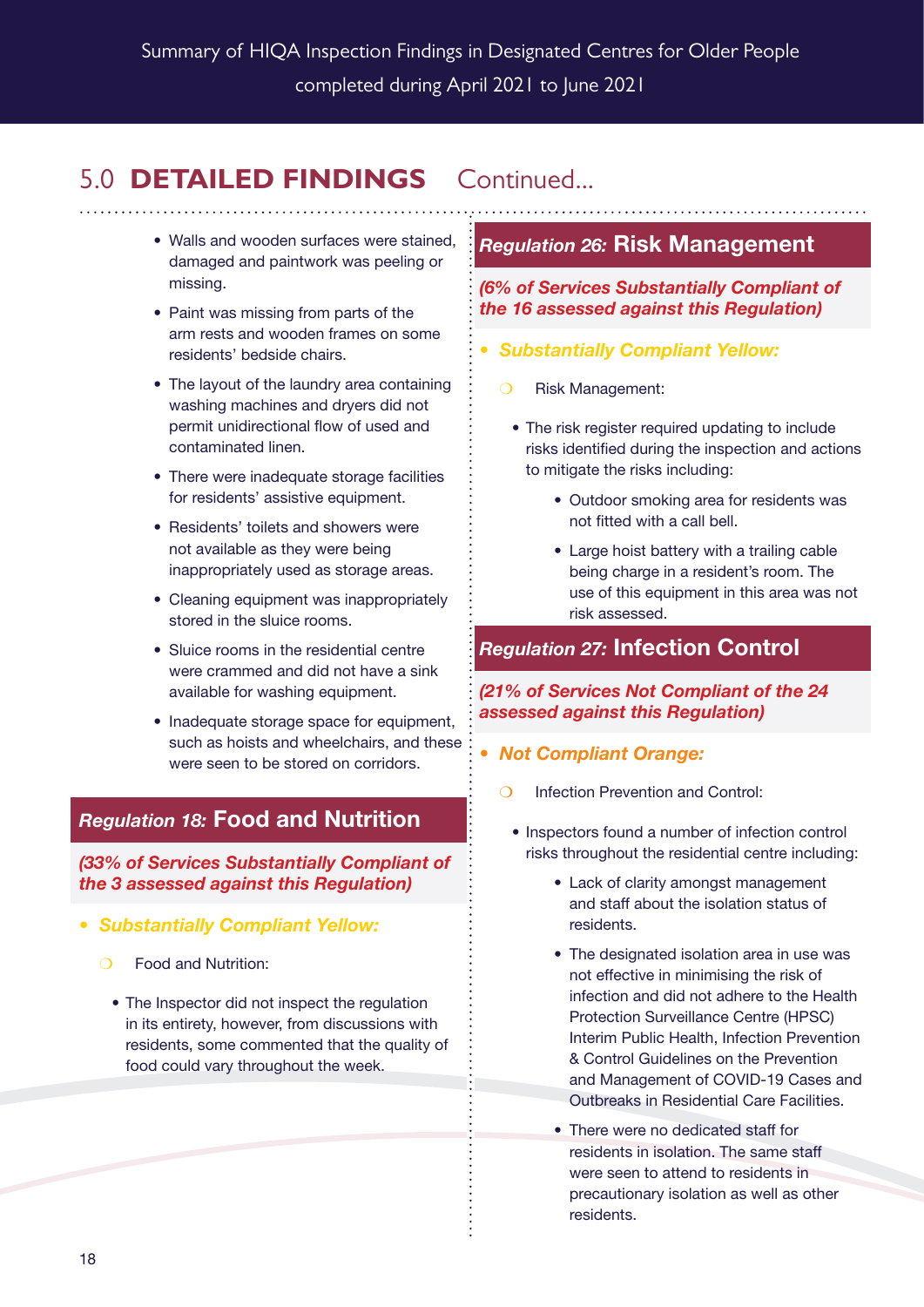- Donning and doffing of Personal Protective Equipment (PPE) was carried out in the same room and there was no segregation of these functions which could lead to cross contamination.
- There were no clinical waste bins either inside or directly outside of the designated isolation rooms to allow for immediate disposal of potentially infected PPE.
- Three hand hygiene sinks on the corridors were not working, including the sink on the isolation unit.
- Household staff finished at 3pm and there was no evidence of cleaning of high touch areas after this time.
- Large containers of cleaning products used by household staff were inappropriately stored in the sluice rooms.
- There was no holder for a toilet brush in a resident's ensuite, as a result it was placed directly on the ground next to the toilet.
- Improvements were found to be necessary to ensure that infection prevention and control in the residential centre reflected National Standards and COVID-19 prevention and control guidance provided by the HPSC as follows:
	- The sluice room was not clean and required review.
	- Equipment in the sluice room was rusted and could not be effectively cleaned.
	- A number of raised toilet seats stored in the sluice room were not clean and had visible urine stains on the under surface.
	- Oversight of cleaning practices and schedules required improvement.
	- The Inspector observed a non-clinical waste bin not being used appropriately.
- Cleaning procedures used by staff were inconsistent and did not follow National Standards for Infection Prevention and Control

in the Community. For example:

- There were no colour-coded cloths available for use.
- One cleaning sponge was used in multiple rooms.

- Some cleaning chemical were not diluted as recommended.
- Cleaning trolley was not organised to separate clean and dirty equipment.
- Cleaning procedure for the residential centre was not documented in the cleaning policy and was not available for review.
- Cleaning staff were not supervised and supported in their roles.
- Improvements were required in the overall oversight of environmental hygiene within the residential centre. These findings were supported by auditing of environmental hygiene within the residential centre. For example:
	- There were insufficient local assurance mechanisms in place to ensure that the environment was cleaned in accordance with best practice guidance.
	- Some areas of the residential centre were visibly not clean.
	- Some surfaces were poorly maintained and as such did not facilitate effective cleaning.
- Infection prevention and control procedures in the residential centre were not adequate due to the following:
	- The cleaner's room did not have a hand washing sink available for staff to wash their hands.
	- A cleaning procedure was not in place for cleaning of the floors and the walls in the laundry.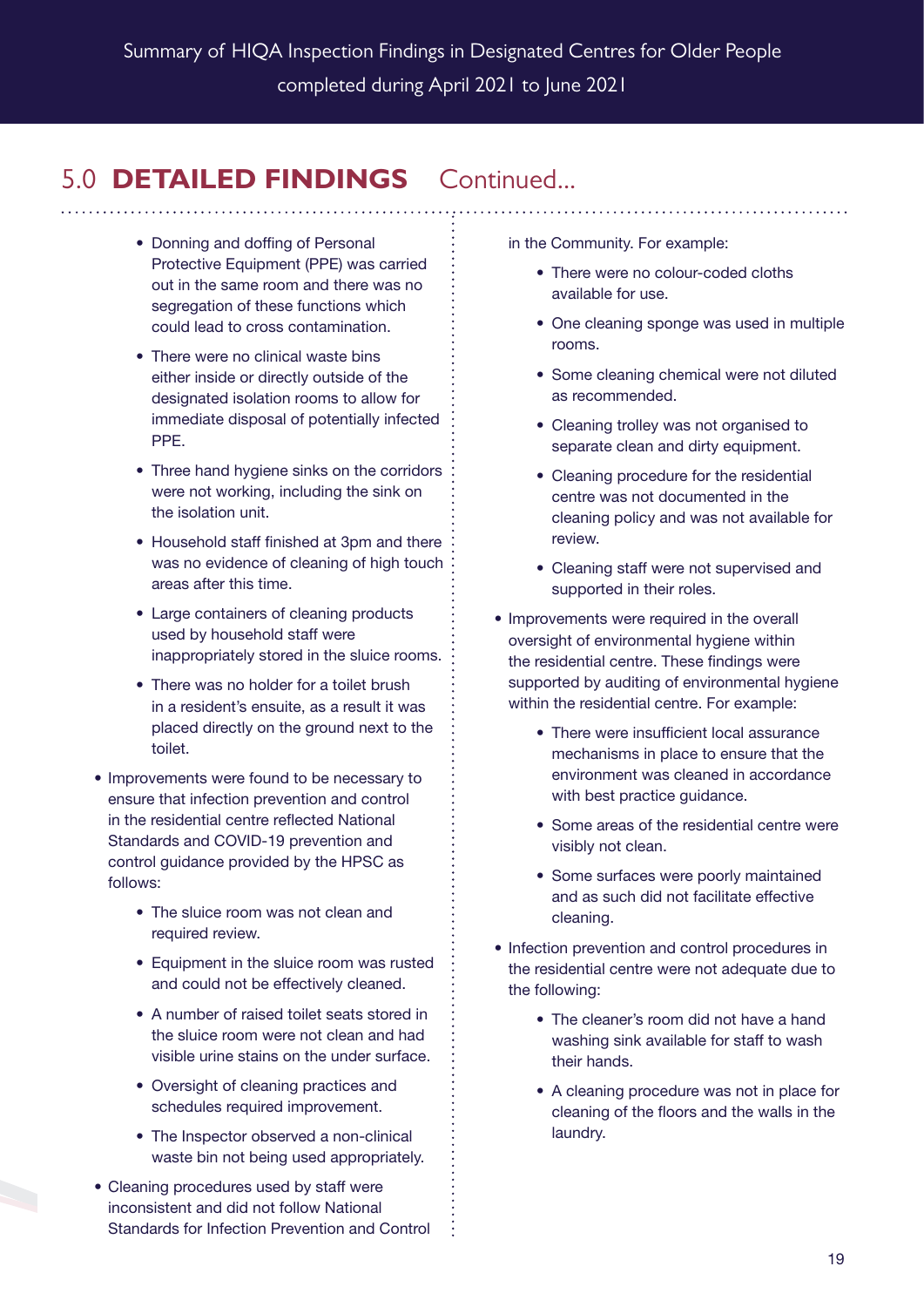#### *Regulation 28:* Fire Precautions

*(26% of Services Not Compliant of the 19 assessed against this Regulation)*

- *• Not Compliant Red:*
	- O Fire Safety:
		- Urgent action was required in relation to the following fire safety issues:
			- There was no recorded evidence of simulated full compartment evacuation drills conducted to take account of staffing levels and residents evacuation requirements.
			- The personal evacuation plans of residents were not readily accessible to staff in the event of an emergency such as fire.
			- The double fire doors to the corridor required review. There were gaps noted between fire doors when closed and the smoke brush had been painted over.

#### *• Not Compliant Orange:*

- O Fire Safety:
	- A full review of the management and oversight of fire precautions were required.
	- The residential centre would not be able to contain fire/smoke in the event of a fire as there were unprotected gaps on closure of the two sets of fire doors on one circulating corridor, doors on the laundry and doors on the dining room that had an open hatch to the kitchen. These findings were not identified in fire safety checking records examined by the Inspector.
	- Inspectors observed the following noncompliances with fire precautions:
		- Pipes were penetrating ceiling and walls with no fire stopping observed.
		- Flammable materials were found on the floor of the switch room i.e., cardboard

#### boxes.

- Some fire doors were missing either portions or all of the required heat and smoke seals around the head and sides of the fire door.
- A fire door was wedged open with a bin that compromised the function of the door in the event of a fire.
- A toilet had been re-purposed to a storeroom; however, it did not contain a smoke sensor. There was no smoke sensor present in the adjoining chapel.
- Fire equipment, such as a fire blanket and fire extinguisher, were not provided in the designated smoking room.
- The fire evacuation plan displayed in the residential centre did not provide information about the different fire compartments of the building and staff inspectors spoke with were not always aware about the fire compartments in the residential centre.
- Fire drills were required to be conducted more frequently and are required to include timed actions, analysis and remedial actions taken to ensure safe and timely evaluation.
- Fire drills were required at different times of the day and simulated at night when staffing levels are reduced. Improvements were required in relation to the fire drill documentation to provide assurances that residents could be safely evacuated and in a timely manner.
- Some of the fire drill records did not provide information regarding the number of residents evacuated from the fire compartment and the number of staff involved in the evacuation. There were no recent records of a night-time scenario that involved the evacuation of the largest compartment using night-time staff levels.
- All staff members had not been involved in a simulated evacuation of a compartment.
- Fire training was out of date for some staff members.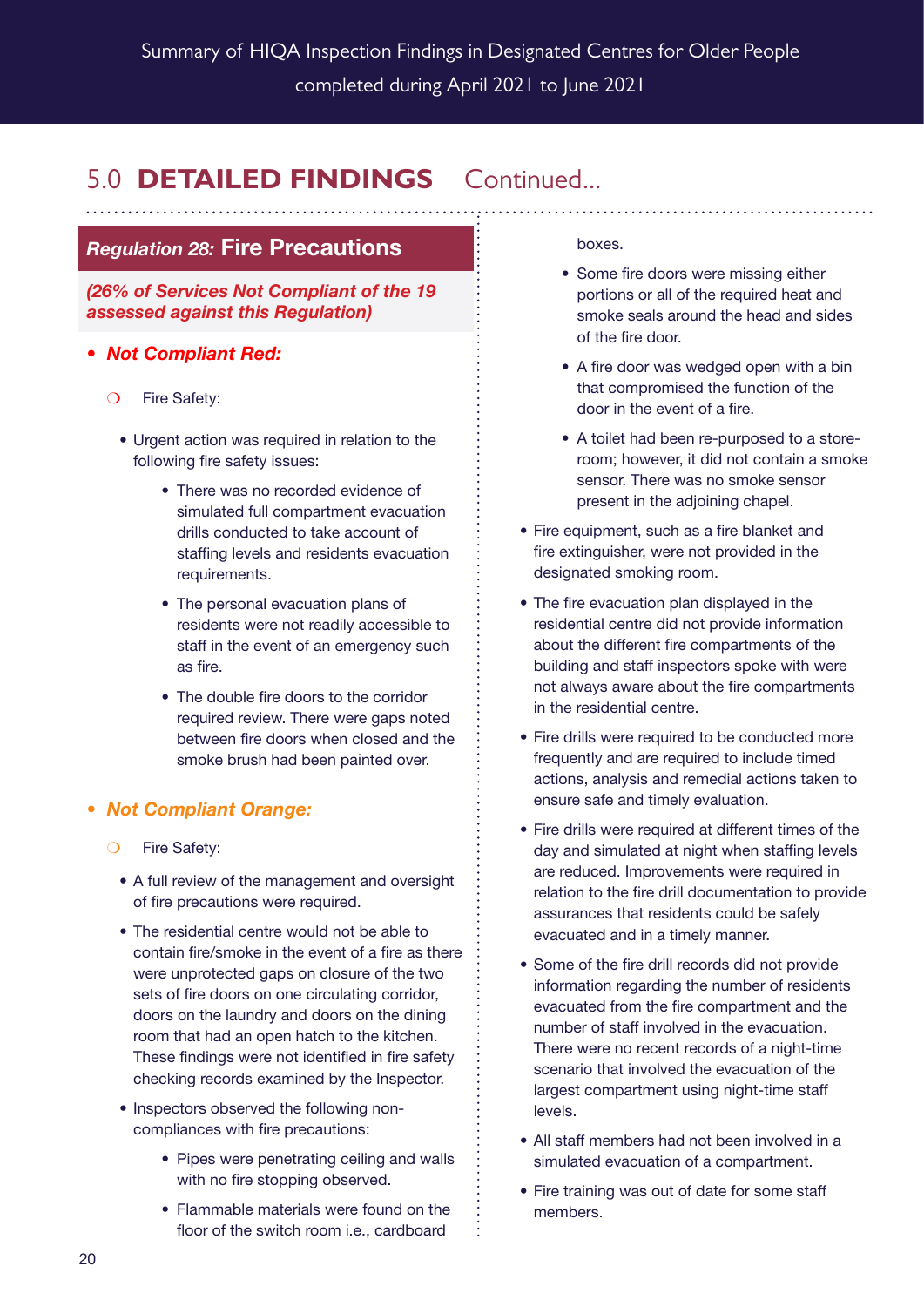#### *Regulation 29:* Medicines and Pharmaceutical Services

*(28% of Services Not Compliant of the 7 assessed against this Regulation)*

- *• Not Compliant Orange:*
	- O Medication Management:
		- Inspectors found evidence that staff were not adhering to medication management guidance for nurses set out by the Nursing and Midwifery Board of Ireland.
		- Inspectors were not assured that eye drops were instilled as prescribed. Three bottles with eye-drops were signed with a date of opening on the outer box, however, the eye-drop bottles within the box were sealed. These eyedrops had been signed as administered.
		- A number of insulin pens, currently in use, were not labelled with a date of opening.
		- The count of controlled drugs was not accurate. A medication that had been administered had not been recorded in the controlled drug count. In addition, another controlled medication stored in the controlled drugs cupboard was not recorded as part of the daily count.
		- Medications that had been discontinued by the General Practitioner remained on the administration record sheet.
		- There were gaps in the medication administration record, with a number of medications not signed for by the nurse. It was unclear whether these medications had been omitted by the nurse or refused by the resident.
		- Where it was identified that residents refused medications, the rationale for this was not documented on the administration record.
		- Medications were being administered to a small number of residents in an altered format such as crushed. The Inspector noted that these medications had not been individually prescribed to be crushed by the General

Practitioner. As a result, a high-risk medication which was unsuitable for crushing was being administered in this form. A full review of the prescription of medications in altered formats was required.

- Immediate action was issued in relation to the need for signed doctor's prescriptions on site. In a sample of medicines reviewed by the Inspector, the following was found:
	- Staff had administered a number of medicines without a written signed doctors' prescription available onsite.
	- It was not clear to the Inspector that the prescriber's signature was present on the electronic prescription system available onsite to the nursing staff.
	- A small number of medicines had not been returned to the pharmacy when the resident was no longer in the residential centre.
	- A new label was required for a controlled medicine where the frequency of the dose had been changed.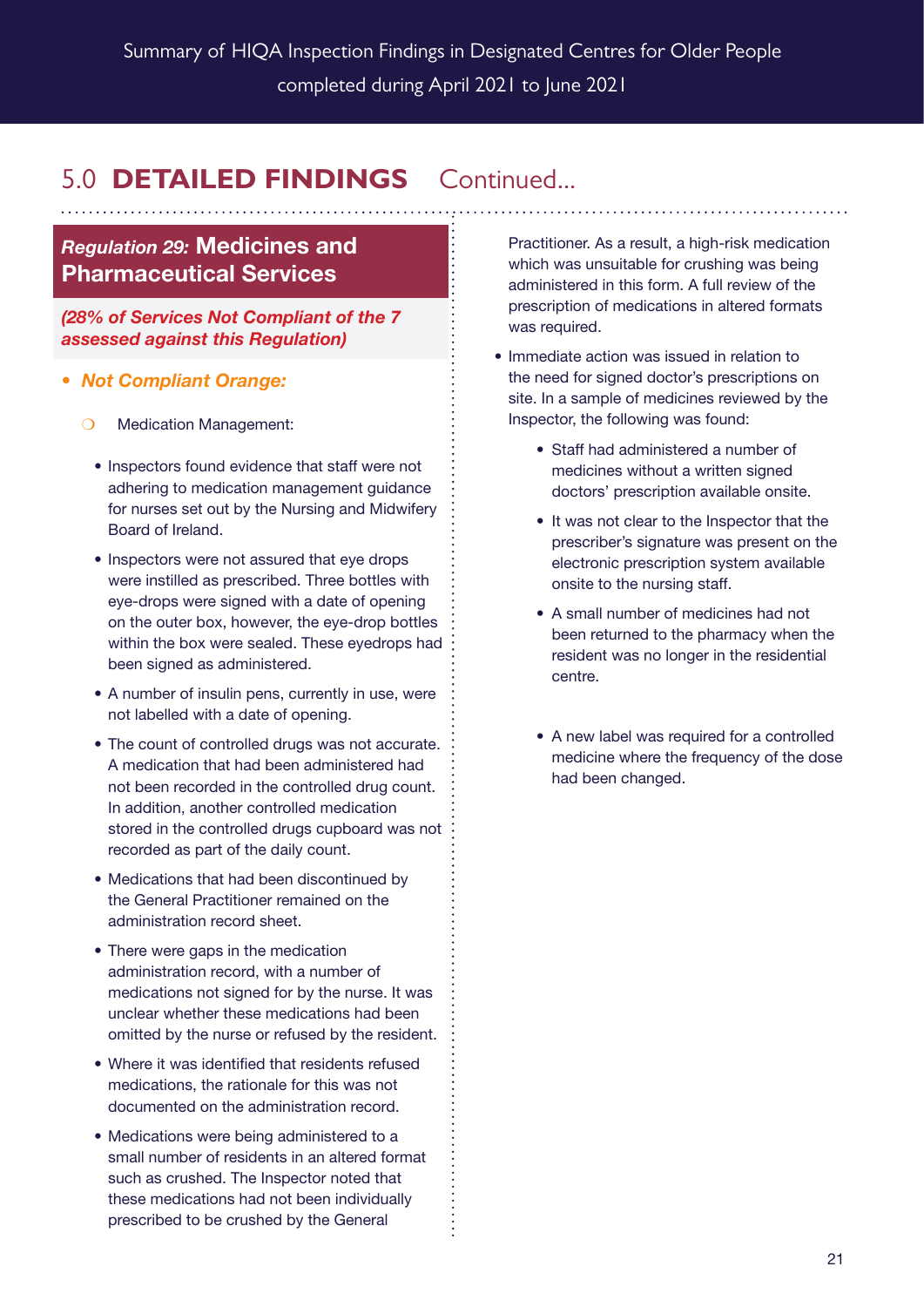# 6.0 **AREAS OF GOOD PRACTICE**

Table 5 below details the Regulation(s) where good practice was identified, i.e., services inspected against the Regulations were deemed fully compliant. Caution is advised when interpreting this data as not all of the 24 services reviewed were inspected against each Regulation.

| <b>Dimension</b>               | <b>Regulation</b>                                                                                                                       | <b>No. of Services Inspected</b><br>against this Regulation of the<br>24 sample reports |
|--------------------------------|-----------------------------------------------------------------------------------------------------------------------------------------|-----------------------------------------------------------------------------------------|
| <b>Capacity and Capability</b> | Registration Regulation 8: Annual fee payable<br>by the Registered Provider of a designated<br>centre for older people                  |                                                                                         |
|                                | Regulation 22: Insurance                                                                                                                |                                                                                         |
|                                | Regulation 32: Notification of Absence                                                                                                  |                                                                                         |
|                                | Regulation 33: Notification of Procedures and<br>Arrangements for periods when Person in<br>Charge is absent from the designated centre | $\overline{2}$                                                                          |
|                                |                                                                                                                                         |                                                                                         |
| <b>Quality and Safety</b>      | Regulation 10: Communication Difficulties                                                                                               | $\overline{2}$                                                                          |
|                                | <b>Regulation 11: Visits</b>                                                                                                            | 22                                                                                      |
|                                | Regulation 13: End of Life                                                                                                              | 3                                                                                       |

Table 5: Regulations that were deemed fully compliant within the inspections reviewed

# 7.0 **REGULATIONS NOT INSPECTED**

The following Regulations were not inspected in the reports reviewed and were therefore not included in the analysis:

- Registration Regulation 6 (S.I.No. 61 of 2015) changes to Information Supplied for Registration Purposes
- Regulation 30 (S.I.No. 415 of 2013) Volunteers
- Regulation 20 (S.I.No. 415 of 2013) Information for Residents
- Regulation 25 (S.I.No. 415 of 2013) Temporary Absence or Discharge of Residents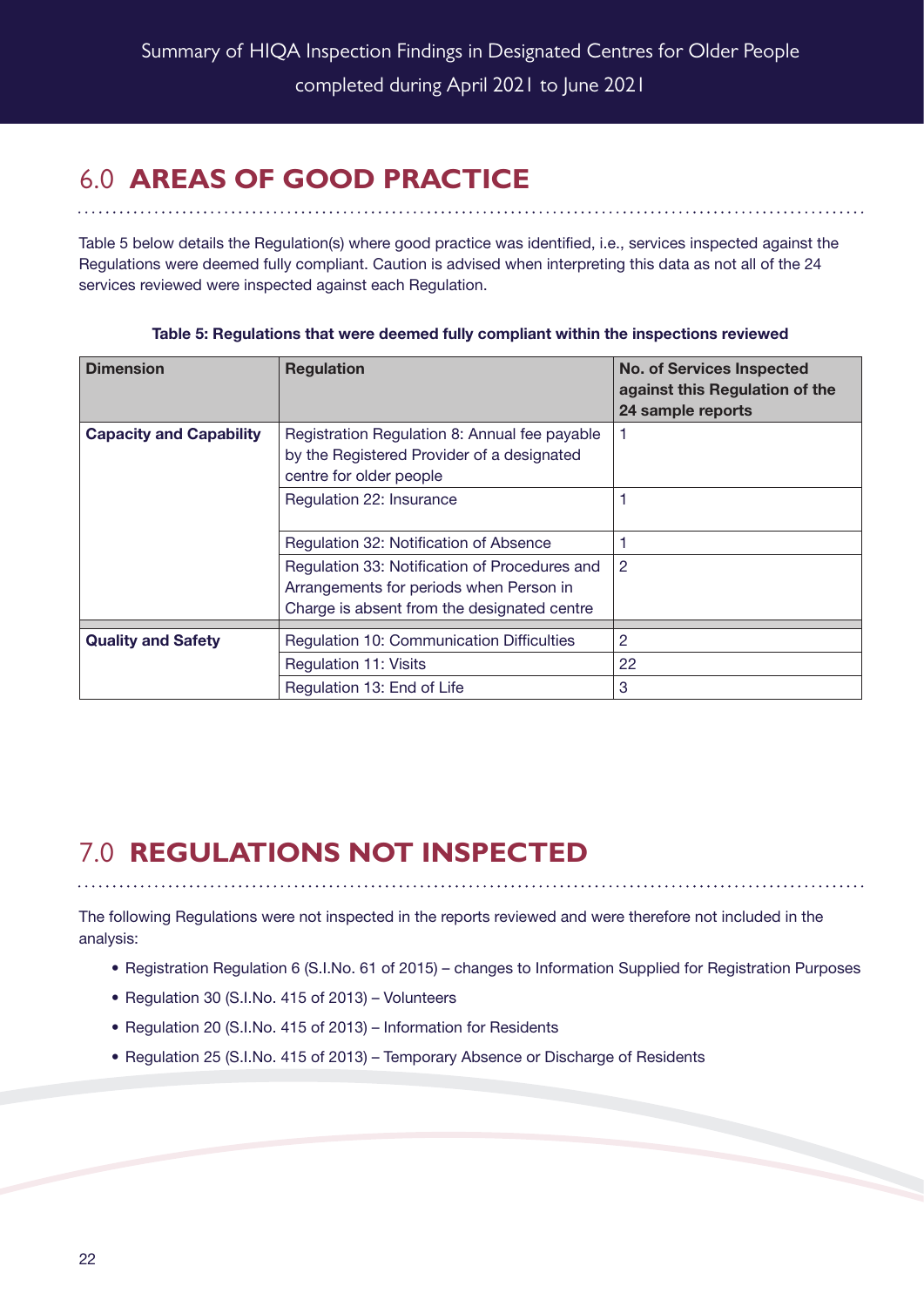### 8.0 **CONCLUSION**

This report illustrates the new layout of the HIQA inspection reports and details the continuing trends in HIQA findings in relation to residential care settings for older people in meeting the relevant requirements.

The trends show that high risk findings are still evident in the area of Staffing, Governance and Management, Infection Control, Fire Precautions and Medicines and Pharmaceutical Services with many residential centres requiring improvements in key areas such as Records, Complaints, and Premises.

Good practice was identified in relation to Insurance, Notification of Absence, Notification of Procedures and Arrangements for periods when Person In Charge is absent, Communication Difficulties, Visits and End of Life.

#### Further Information For further information contact HCI at +353 (0)93 36126 or info@hci.care

#### Disclaimer

*This report has been produced independently by Health Care Informed Ltd (HCI). The information, statements, statistics and commentary (together the 'Information') contained in this Report have been prepared by HCI from publicly available material. HCI does not express an opinion as to the accuracy or completeness of the information provided, the assumptions made by the parties that provided the information or any conclusions reached by those parties. HCI have based this Report on*  information received or obtained, on the basis that such information is accurate and complete. The Information contained in *this Report has not been subject to an audit.*